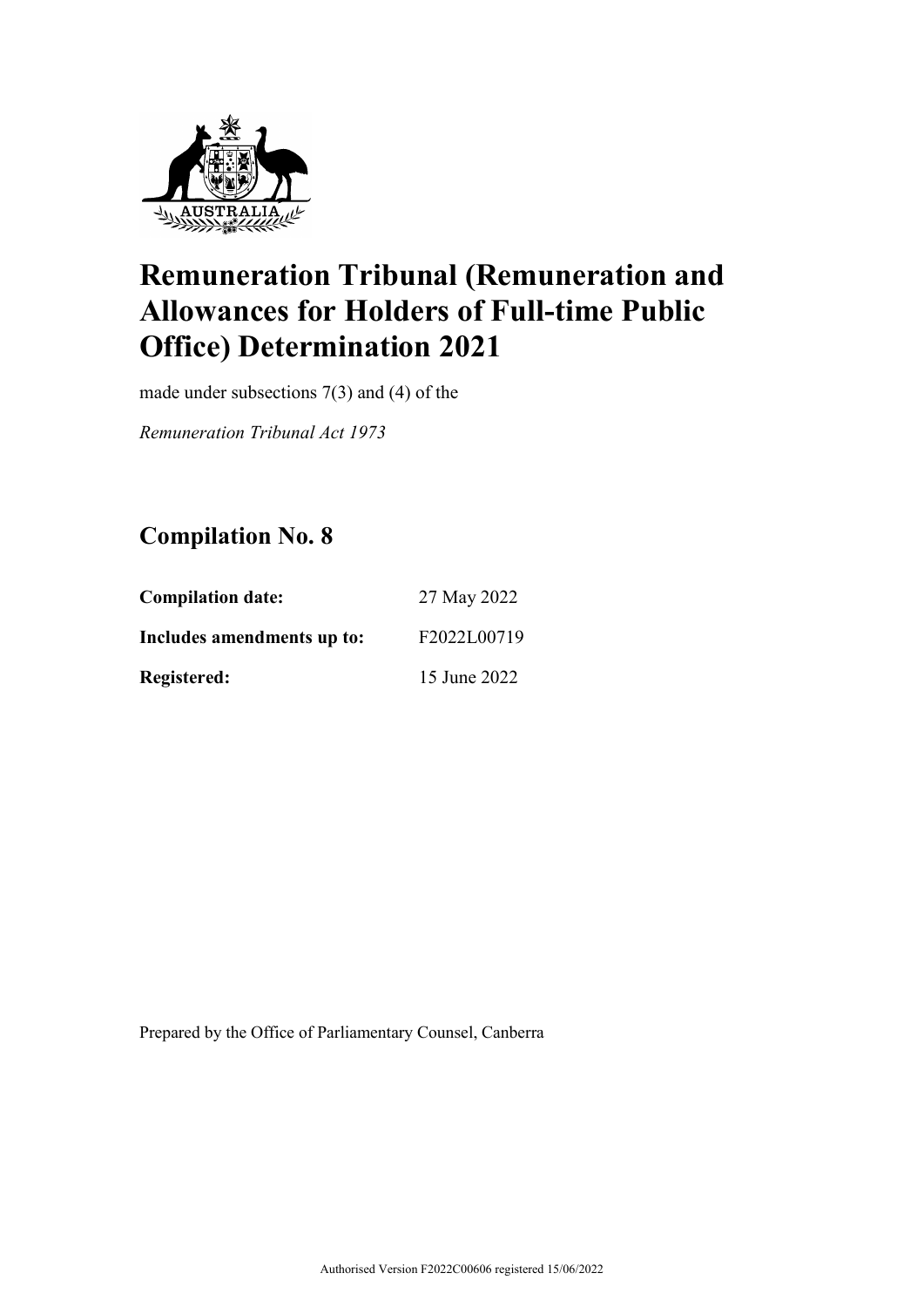## **About this compilation**

#### **This compilation**

This is a compilation of the *Remuneration Tribunal (Remuneration and Allowances for Holders of Full-time Public Office) Determination 2021* that shows the text of the law as amended and in force on 27 May 2022 (the *compilation date*).

The notes at the end of this compilation (the *endnotes*) include information about amending laws and the amendment history of provisions of the compiled law.

#### **Uncommenced amendments**

The effect of uncommenced amendments is not shown in the text of the compiled law. Any uncommenced amendments affecting the law are accessible on the Legislation Register (www.legislation.gov.au). The details of amendments made up to, but not commenced at, the compilation date are underlined in the endnotes. For more information on any uncommenced amendments, see the series page on the Legislation Register for the compiled law.

#### **Application, saving and transitional provisions for provisions and amendments**

If the operation of a provision or amendment of the compiled law is affected by an application, saving or transitional provision that is not included in this compilation, details are included in the endnotes.

#### **Editorial changes**

For more information about any editorial changes made in this compilation, see the endnotes.

#### **Modifications**

If the compiled law is modified by another law, the compiled law operates as modified but the modification does not amend the text of the law. Accordingly, this compilation does not show the text of the compiled law as modified. For more information on any modifications, see the series page on the Legislation Register for the compiled law.

#### **Self-repealing provisions**

If a provision of the compiled law has been repealed in accordance with a provision of the law, details are included in the endnotes.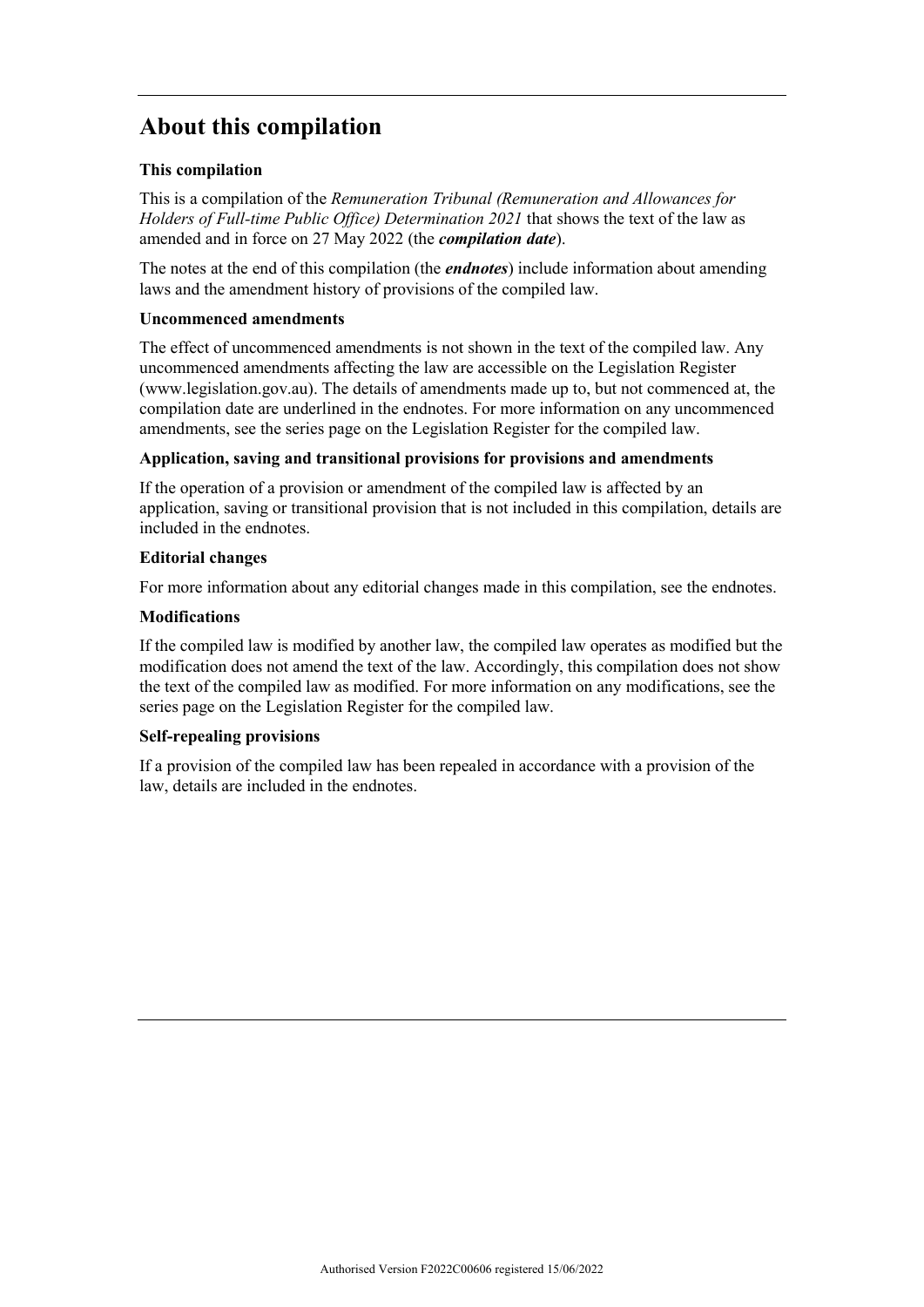# Contents

|                 | <b>Part 1-Preliminary</b>    |                                                                       | 1  |
|-----------------|------------------------------|-----------------------------------------------------------------------|----|
|                 | 1                            |                                                                       |    |
|                 | 3                            |                                                                       |    |
|                 | 4                            |                                                                       |    |
|                 | 5                            |                                                                       |    |
|                 | 7                            |                                                                       |    |
|                 | 8                            |                                                                       |    |
|                 | 9                            |                                                                       |    |
|                 | <b>Part 2-Remuneration</b>   |                                                                       |    |
|                 | 10                           |                                                                       |    |
|                 | 11                           |                                                                       |    |
|                 | 12                           |                                                                       |    |
|                 | 13                           |                                                                       |    |
|                 | <b>Part 3-Superannuation</b> |                                                                       | 15 |
|                 | 14                           |                                                                       |    |
|                 | 15                           | Superannuation salary for the purposes of CSS, PSS, DFRDB and MSBS 16 |    |
|                 |                              | Part 4-Vehicles and business support                                  | 18 |
|                 | 16                           |                                                                       |    |
|                 | 17                           |                                                                       |    |
|                 | 18                           |                                                                       |    |
|                 |                              | Part 5—Travel and accommodation assistance                            | 19 |
|                 | 19                           |                                                                       |    |
|                 | 20                           |                                                                       |    |
|                 | 2.1                          |                                                                       |    |
|                 | 22                           |                                                                       |    |
|                 |                              | Part 6-Application and transitional provisions                        | 23 |
|                 | 23                           |                                                                       |    |
| <b>Endnotes</b> |                              |                                                                       | 24 |
|                 |                              | <b>Endnote 1-About the endnotes</b>                                   | 24 |
|                 |                              | <b>Endnote 2-Abbreviation key</b>                                     | 25 |
|                 |                              | <b>Endnote 3—Legislation history</b>                                  | 26 |
|                 |                              | <b>Endnote 4-Amendment history</b>                                    | 27 |

*Remuneration Tribunal (Remuneration and Allowances for Holders of Full-time Public Office) Determination 2021*

*i*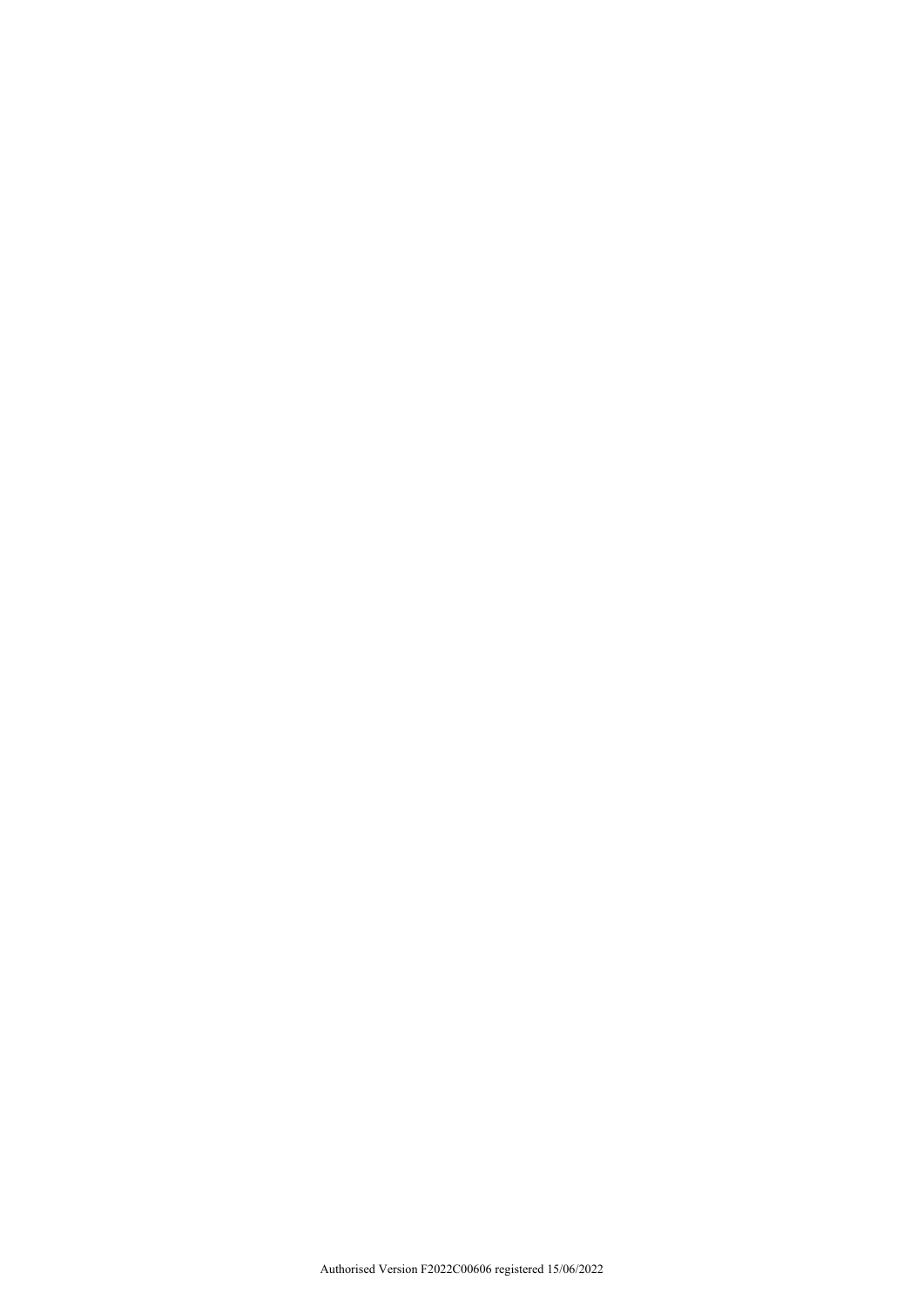## **Part 1—Preliminary**

#### **1 Name**

This instrument is the *Remuneration Tribunal (Remuneration and Allowances for Holders of Full-time Public Office) Determination 2021*.

#### **3 When this instrument takes effect**

This instrument takes effect at the start of 1 July 2021.

#### **4 Authority**

This instrument is made under subsections 7(3) and (4) of the *Remuneration Tribunal Act 1973*.

#### **5 Determination supersedes previous determination**

This instrument supersedes the *Remuneration Tribunal (Remuneration and Allowances for Holders of Full-time Public Office) Determination 2020*.

#### **7 Definitions**

In this instrument:

*agency*, of an office holder, means:

- (a) the agency to which the office holder is attached; or
- (b) if the office holder is not attached to an agency—the portfolio Department.

#### *benefit* means:

- (a) any non-monetary benefit provided at the employing authority's expense to or for the benefit of an office holder as a personal benefit, including:
	- (i) a vehicle (see section 16); and
	- (ii) vehicle parking (see section 17); and
- (b) any other benefit received by way of remuneration packaging (see section 13).

*CSS* (short for Commonwealth Superannuation Scheme) has the same meaning as in the *Superannuation Act 1976*.

*DFRDB* (short for Defence Force Retirement and Death Benefits) means the scheme established by the *Defence Force Retirement and Death Benefits Act 1973*.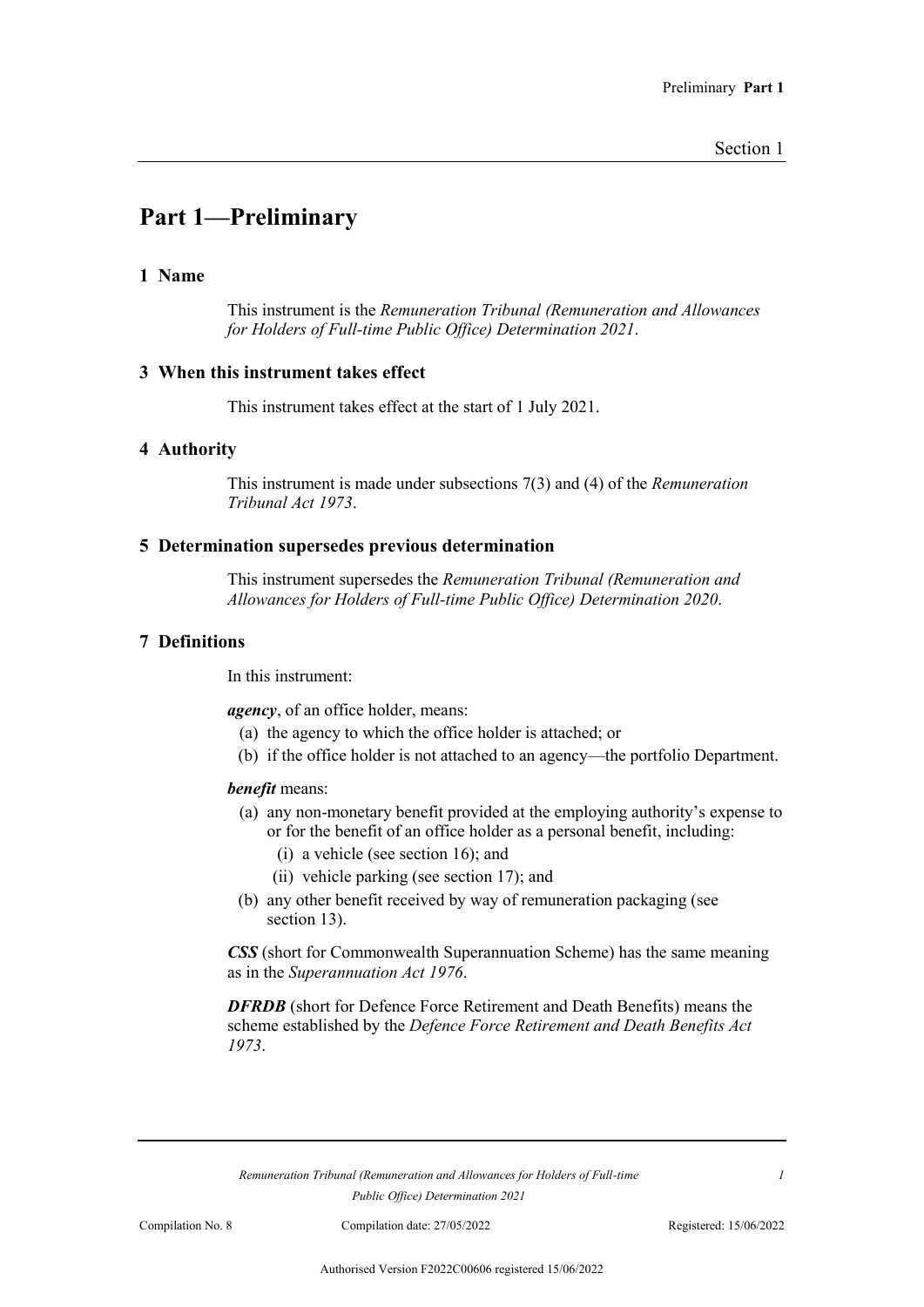*employer superannuation contribution* for an office holder means:

- (a) if the office holder is a member of the CSS, PSS, DFRDB or MSBS—the value attributed to the employer superannuation contribution under subsection 14(1), (2), (3) or (4); or
- (b) if the office holder is a member of the PSSAP—15.4% of ordinary time earnings (within the meaning of the *Superannuation Guarantee (Administration) Act 1992*) for the office holder; or
- (c) if the office holder is a member of another superannuation fund—the amount worked out under subsection 14(6).
- Note 1: An office holder's employer superannuation contribution is part of the office holder's total remuneration (see section 8).
- Note 2: Superannuation contributions made as a result of remuneration packaging do not form part of an office holder's employer superannuation contribution (see section 13).

*employing authority*, in relation to an office holder, means an entity exercising a power or performing a function in relation to the office holder's employment or remuneration.

*fringe benefits tax* means fringe benefits tax (within the meaning of the *Fringe Benefits Tax Assessment Act 1986* as it applies of its own force or because of the *Fringe Benefits Tax (Application to the Commonwealth) Act 1986*).

*MSBS* (short for Military Superannuation and Benefits Scheme) has the same meaning as *Scheme* has in the *Military Superannuation and Benefits Act 1991*.

*office holder* means a person who holds an office in column 1 of Table 2A.

*office locality*, in relation to an office holder, means the geographic locality of the office holder's usual place of work on official business.

*official business*, in relation to an office holder, means business pertaining to or required by the duties of the office holder's office.

*official travel determination* means the *Remuneration Tribunal (Official Travel) Determination 2019* (or any determination that supersedes that determination).

*PSS* (short for Public Sector Superannuation Scheme) has the same meaning as *Public Sector Superannuation Scheme* has in the *Superannuation Act 1990*.

*PSSAP* (short for Public Sector Superannuation Accumulation Plan) has the same meaning as in the *Superannuation Act 2005*.

*superannuation salary*, for an office holder who is a member of the CSS, PSS, DFRDB or MSBS, is the amount worked out under section 15.

*Table 2A* means the table of total remuneration in section 10.

*Table 2B* means the table of special provisions for certain offices in section 11.

*Table 3A* means the table of superannuation salaries in subsection 15(1).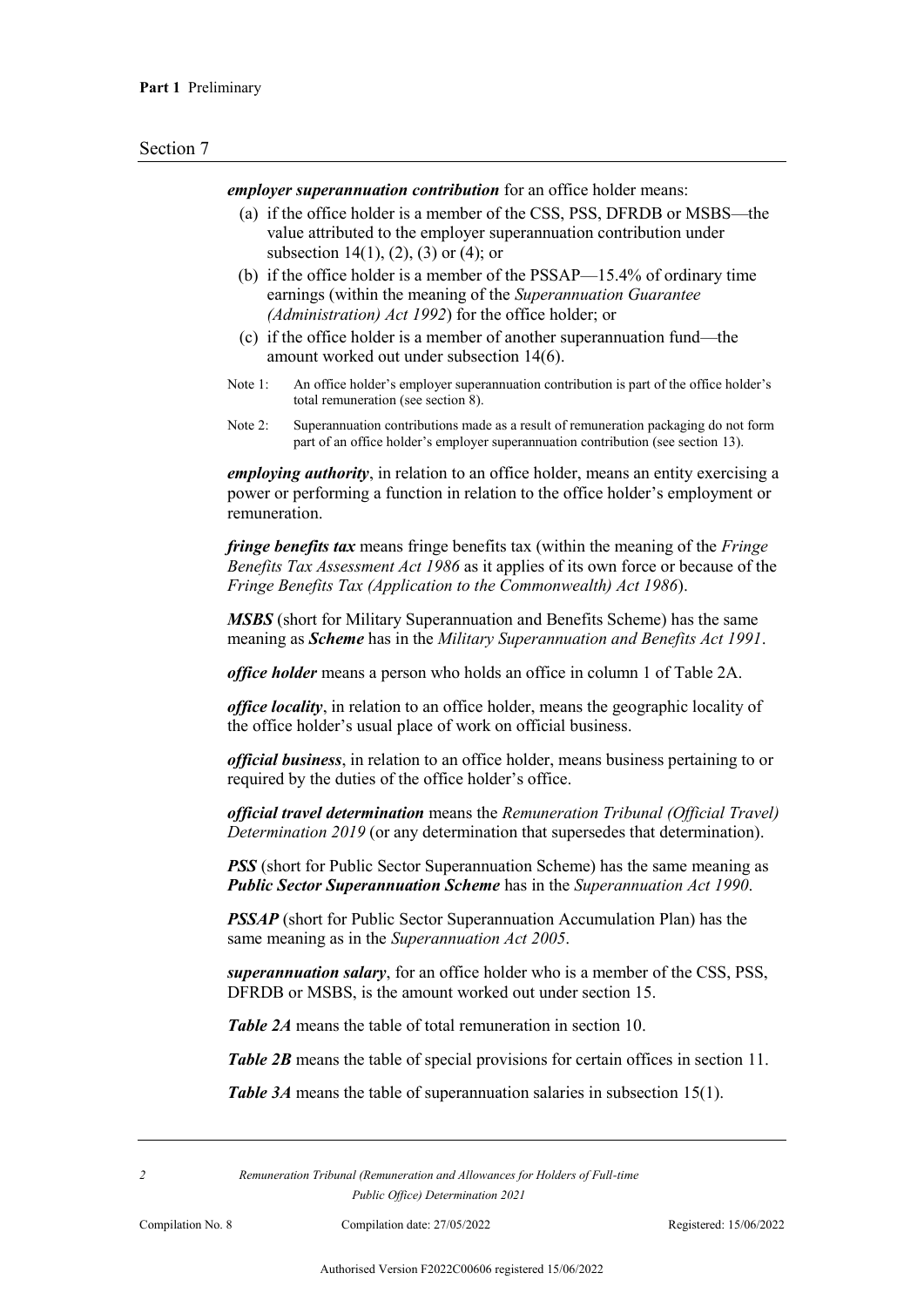**Table 3B** means the table of superannuation salaries for specified office holders in subsection 15(2).

*Table 5A* means the table of accommodation assistance in subsection 19(6).

*Table 5B* means the table of reunion fares assistance in subsection 22(4).

*Table 6A* means the table of application and transitional provisions in section 23.

*total remuneration*: see section 8.

#### **8 Meaning of** *total remuneration*

- (1) For the purposes of this instrument, the *total remuneration* of an office holder is the amount, per year, in column 2 of Table 2A.
- (2) The total remuneration of an office holder represents the value, calculated at the total cost to the employing authority of the office holder (including fringe benefits tax), of the following in relation to the office holder:
	- (a) salary, allowances and lump sum payments;
	- (b) benefits;
	- (c) the employer superannuation contribution.
- (3) However, the total remuneration of an office holder does not include the following:
	- (a) the value of facilities provided as business support that are not required to be included in total remuneration under section 18;
	- (b) assistance paid in accordance with Part 5;
	- (c) reimbursement of expenses incurred on geographic relocation following appointment as an office holder, in accordance with agency policies and practices where approved by the employing authority;
	- (d) travel expenses and allowances under the official travel determination;
	- (e) payment in lieu of recreation leave in accordance with the *Remuneration Tribunal (Recreation Leave for Holders of Relevant Offices) Determination 2018* (or any determination that supersedes that determination);
	- (f) compensation for early loss of office in accordance with the *Remuneration Tribunal (Compensation for Loss of Office for Holders of Certain Public Offices) Determination 2018* (or any determination that supersedes that determination).

#### **9 Remuneration and benefits not to be supplemented**

The remuneration and benefits provided for in this instrument must not be supplemented.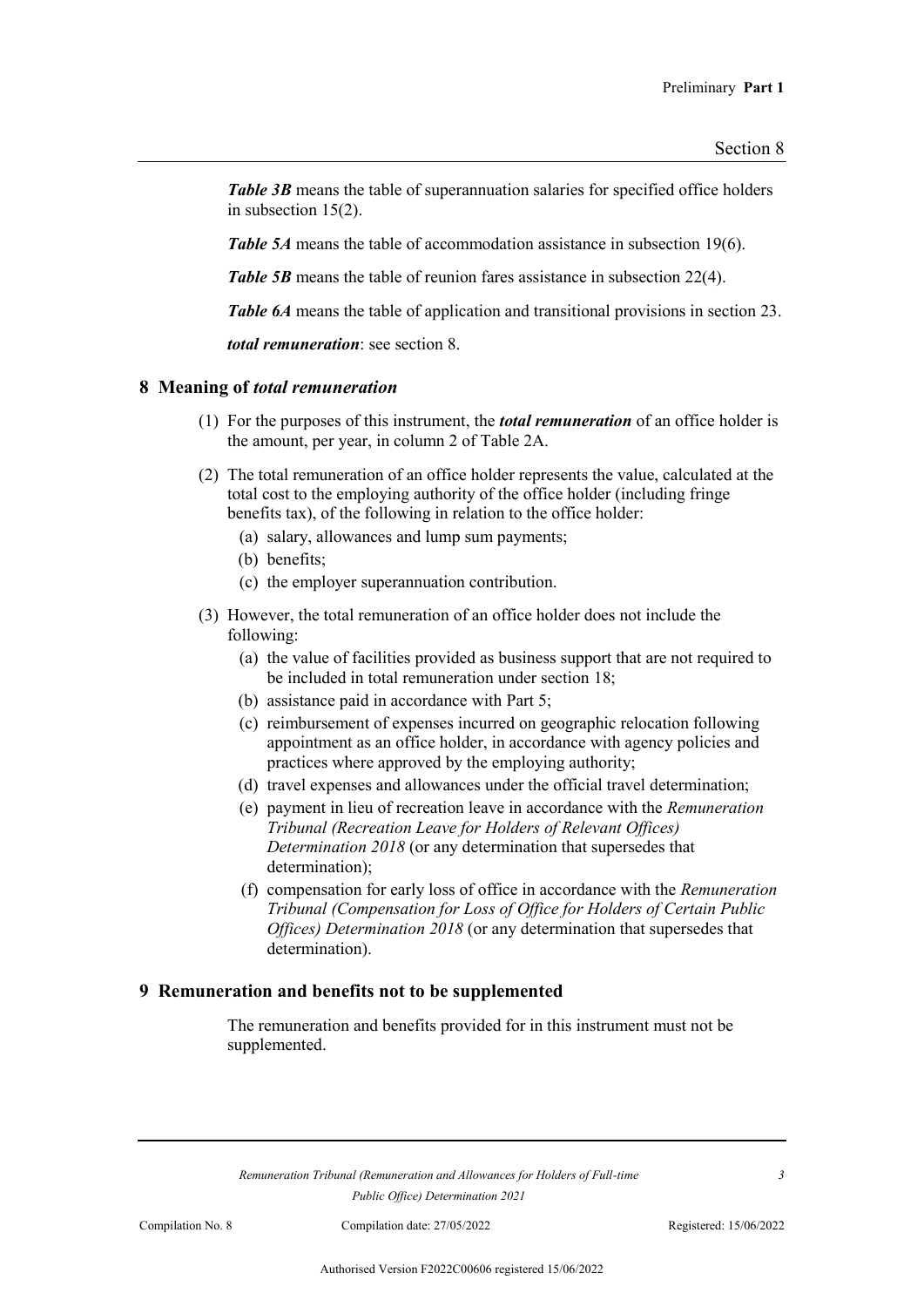## **Part 2—Remuneration**

#### **10 Total remuneration**

The following table (*Table 2A*) sets out, for the holder of each office in column 1:

- (a) the total remuneration, per year, of the office holder; and
- (b) the special provisions of this instrument that apply to the office holder (if any); and
- (c) the travel tier that applies to the office holder for the purposes of the official travel determination.

| Table 2A-Total remuneration                                                    |                            |                     |                    |
|--------------------------------------------------------------------------------|----------------------------|---------------------|--------------------|
| Column <sub>1</sub>                                                            | Column <sub>2</sub>        | Column 3            | Column 4           |
| <b>Office</b>                                                                  | <b>Total</b>               | <b>Special</b>      | <b>Travel tier</b> |
|                                                                                | remuneration<br>(per year) | provisions          |                    |
| Chair, Australian Prudential Regulation Authority                              | \$886,750                  |                     | 1                  |
| Chairperson, Australian Competition and<br><b>Consumer Commission</b>          | \$775,910                  | Table 2B,<br>item 1 |                    |
| Chairperson, Australian Securities and Investments<br>Commission               | \$775,910                  |                     | 1                  |
| Director-General, Office of the Special Investigator                           | \$775,910                  |                     | 1                  |
| Solicitor-General                                                              | \$775,910                  | Table 2B,<br>item 2 | 1                  |
| Chief Executive Officer, Services Australia                                    | \$748,210                  |                     | 1                  |
| Australian Federal Police Commissioner                                         | \$720,480                  |                     | 1                  |
| Australian Public Service Commissioner                                         | \$720,480                  |                     | 1                  |
| Director-General, Office of National Intelligence                              | \$720,480                  |                     | 1                  |
| Deputy Chair, Australian Prudential Regulation<br>Authority                    | \$709,390                  |                     | 1                  |
| Member, Australian Prudential Regulation<br>Authority                          | \$665,070                  |                     | 1                  |
| Director-General of Security, Australian Security<br>Intelligence Organisation | \$665,070                  |                     | 1                  |
| Director-General, Australian Signals Directorate                               | \$665,070                  |                     | 1                  |
| Australian Border Force Commissioner                                           | \$642,890                  |                     | 1                  |
| Deputy Chairperson, Australian Securities and<br><b>Investments Commission</b> | \$620,730                  |                     | 1                  |
| Vice Chief of the Defence Force                                                | \$609,640                  |                     | 1                  |
| Chair, Productivity Commission                                                 | \$609,640                  |                     | 1                  |

*4 Remuneration Tribunal (Remuneration and Allowances for Holders of Full-time Public Office) Determination 2021*

Compilation No. 8 Compilation date: 27/05/2022 Registered: 15/06/2022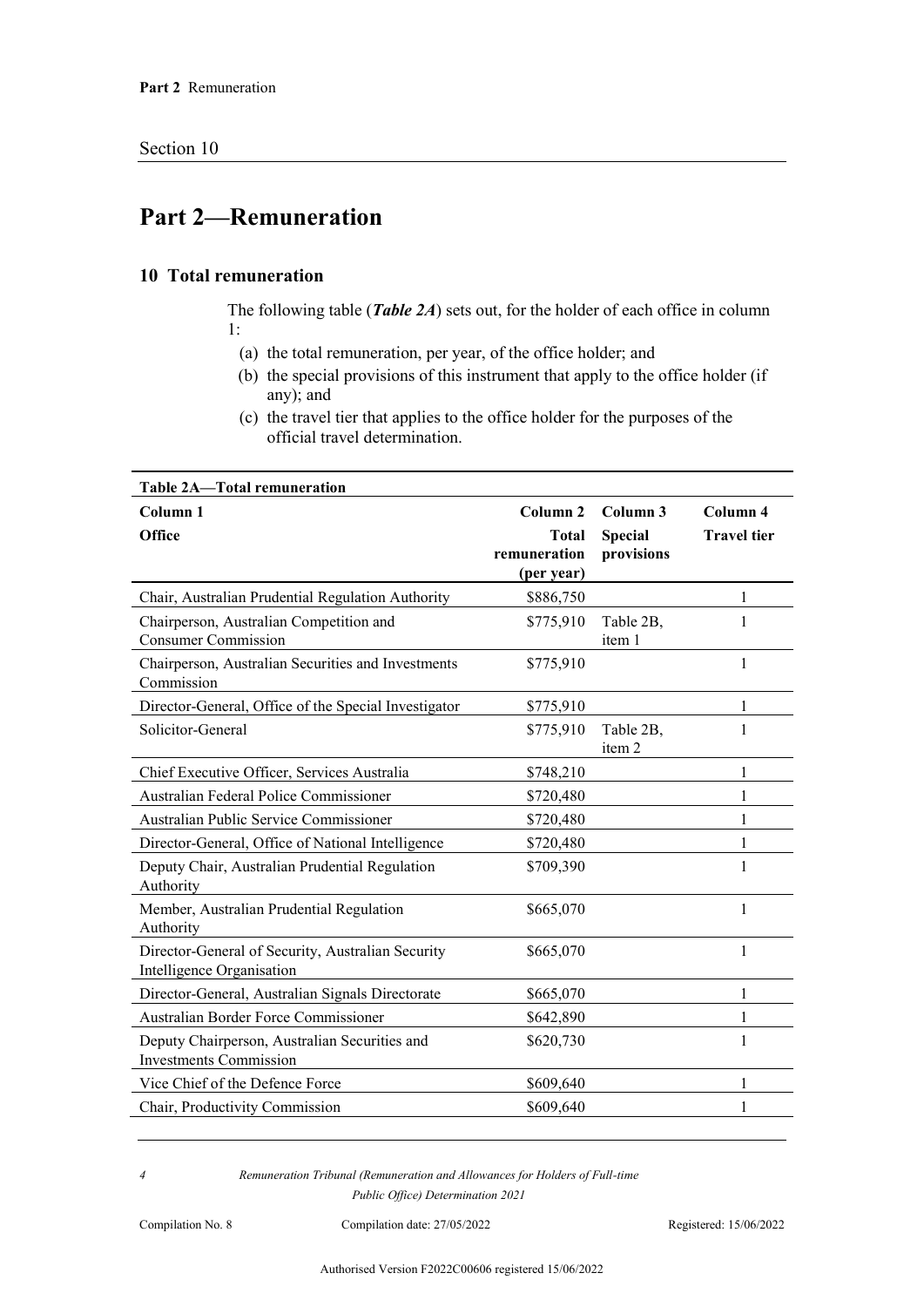| Table 2A-Total remuneration                                                    |                            |                      |                    |
|--------------------------------------------------------------------------------|----------------------------|----------------------|--------------------|
| Column 1                                                                       | Column <sub>2</sub>        | Column 3             | Column 4           |
| Office                                                                         | Total                      | <b>Special</b>       | <b>Travel tier</b> |
|                                                                                | remuneration<br>(per year) | provisions           |                    |
| Deputy Chairperson, Australian Competition and                                 | \$581,940                  | Table 2B,            | 1                  |
| <b>Consumer Commission</b>                                                     |                            | item 1               |                    |
| Chief of Navy                                                                  | \$581,940                  |                      | 1                  |
| Chief of Army                                                                  | \$581,940                  |                      | $\mathbf{1}$       |
| Chief of Air Force                                                             | \$581,940                  |                      | 1                  |
| Vice President, Fair Work Commission                                           | \$581,940                  |                      | $\mathbf{1}$       |
| Chief Executive Officer, Austrade                                              | \$554,220                  |                      | 1                  |
| Chair, Australian Communications and Media<br>Authority                        | \$554,220                  |                      | 1                  |
| Member, Australian Competition and Consumer<br>Commission                      | \$554,220                  | Table 2B,<br>item 1  | 1                  |
| Chief Executive Officer, Australian Criminal<br>Intelligence Commission        | \$554,220                  |                      | $\mathbf{1}$       |
| Chief Executive Officer, Australian Digital Health<br>Agency                   | \$554,220                  |                      | $\mathbf{1}$       |
| Australian Electoral Commissioner                                              | \$554,220                  |                      | $\mathbf{1}$       |
| Chair, Australian Energy Regulator                                             | \$554,220                  |                      | 1                  |
| Member, Australian Securities and Investments                                  | \$554,220                  |                      | 1                  |
| Commission                                                                     |                            |                      |                    |
| Chair/Chief Executive Officer, Clean Energy<br>Regulator                       | \$554,220                  |                      | $\mathbf{1}$       |
| Chief Executive Officer, Digital Transformation<br>Agency                      | \$554,220                  |                      | $\mathbf{1}$       |
| Director of Public Prosecutions                                                | \$554,220                  |                      | $\mathbf{1}$       |
| Chief Executive Officer, National Disability<br><b>Insurance Agency</b>        | \$554,220                  | Table 2B,<br>item 14 | 2                  |
| Chief Executive Officer, National Indigenous<br><b>Australians Agency</b>      | \$554,220                  |                      |                    |
| <b>First Parliamentary Counsel</b>                                             | \$554,220                  |                      | 1                  |
| Chief Executive Officer, National Health and<br>Medical Research Council       | \$526,520                  |                      | 1                  |
| Chief Executive, Australian Financial Security<br>Authority                    | \$498,810                  |                      | $\overline{2}$     |
| Chief Executive Officer, Australian Transaction<br>Reports and Analysis Centre | \$498,810                  |                      | $\overline{2}$     |
| Director, Bureau of Meteorology                                                | \$498,810                  |                      | $\overline{2}$     |
| <b>Chief Scientist</b>                                                         | \$498,810                  |                      | $\mathbf{1}$       |
| Data Standards Chair                                                           | \$498,810                  |                      | 1                  |

Compilation No. 8 Compilation date: 27/05/2022 Registered: 15/06/2022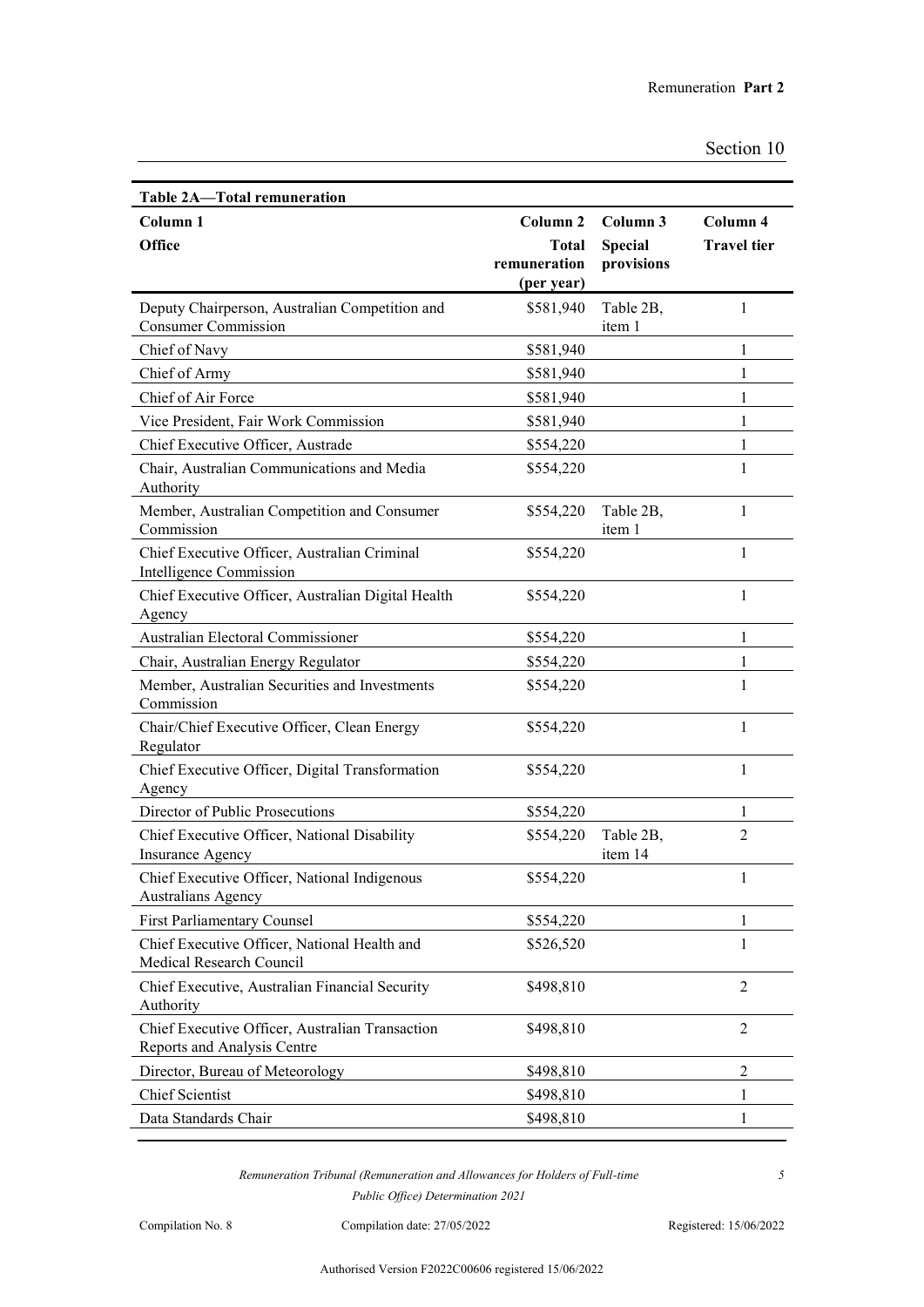| <b>Table 2A-Total remuneration</b>                                                     |                                                                   |                                          |                                |
|----------------------------------------------------------------------------------------|-------------------------------------------------------------------|------------------------------------------|--------------------------------|
| Column <sub>1</sub><br>Office                                                          | Column <sub>2</sub><br><b>Total</b><br>remuneration<br>(per year) | Column 3<br><b>Special</b><br>provisions | Column 4<br><b>Travel tier</b> |
| Chief Executive Officer, National Housing Finance<br>and Investment Corporation        | \$498,810                                                         |                                          | $\overline{2}$                 |
| Aged Care Quality and Safety Commissioner                                              | \$471,090                                                         | Table 6A,<br>item 5                      | $\overline{2}$                 |
| Integrity Commissioner, Australian Commission<br>for Law Enforcement Integrity         | \$471,090                                                         |                                          | 1                              |
| Examiner, Australian Criminal Intelligence<br>Commission                               | \$471,090                                                         |                                          | $\mathbf{1}$                   |
| Chief Executive Officer, Australian Renewable<br><b>Energy Agency</b>                  | \$471,090                                                         |                                          | $\overline{2}$                 |
| Chief Executive Officer, Australian Research<br>Council                                | \$471,090                                                         |                                          | $\mathbf{1}$                   |
| Commonwealth Ombudsman                                                                 | \$471,090                                                         |                                          | 1                              |
| Deputy President, Fair Work Commission                                                 | \$471,090                                                         |                                          | 1                              |
| Chief Executive Officer, Independent Hospital<br>Pricing Authority                     | \$471,090                                                         |                                          | 1                              |
| <b>Information Commissioner</b>                                                        | \$471,090                                                         |                                          | 1                              |
| Inspector-General of Intelligence and Security                                         | \$471,090                                                         |                                          | 1                              |
| National Disability Insurance Scheme Quality and<br>Safeguards Commissioner            | \$471,090                                                         | Table 2B,<br>item 19                     | $\overline{2}$                 |
| Australian Building and Construction<br>Commissioner                                   | \$443,390                                                         |                                          | $\overline{2}$                 |
| Chief Executive Officer, Australian Commission<br>on Safety and Quality in Health Care | \$443,390                                                         |                                          | $\mathbf{1}$                   |
| Chief Executive Officer, Australian Curriculum,<br>Assessment and Reporting Authority  | \$443,390                                                         | Table 2B,<br>item 3                      | $\overline{2}$                 |
| President, Australian Human Rights Commission                                          |                                                                   | \$443,390 Table 2B,<br>item 4            | 1                              |
| Chief Commissioner, Australian Transport Safety<br>Bureau                              | \$443,390                                                         |                                          | 1                              |
| Chief Executive Officer, Cancer Australia                                              | \$443,390                                                         |                                          | 2                              |
| Fair Work Ombudsman                                                                    | \$443,390                                                         |                                          | 1                              |
| Inspector-General of Taxation                                                          | \$443,390                                                         |                                          | 1                              |
| Chief Executive, Murray-Darling Basin Authority                                        | \$443,390                                                         |                                          | 1                              |
| Coordinator-General, National Recovery and<br>Resilience Agency                        | \$443,390                                                         | Table 2B,<br>item 5                      | 1                              |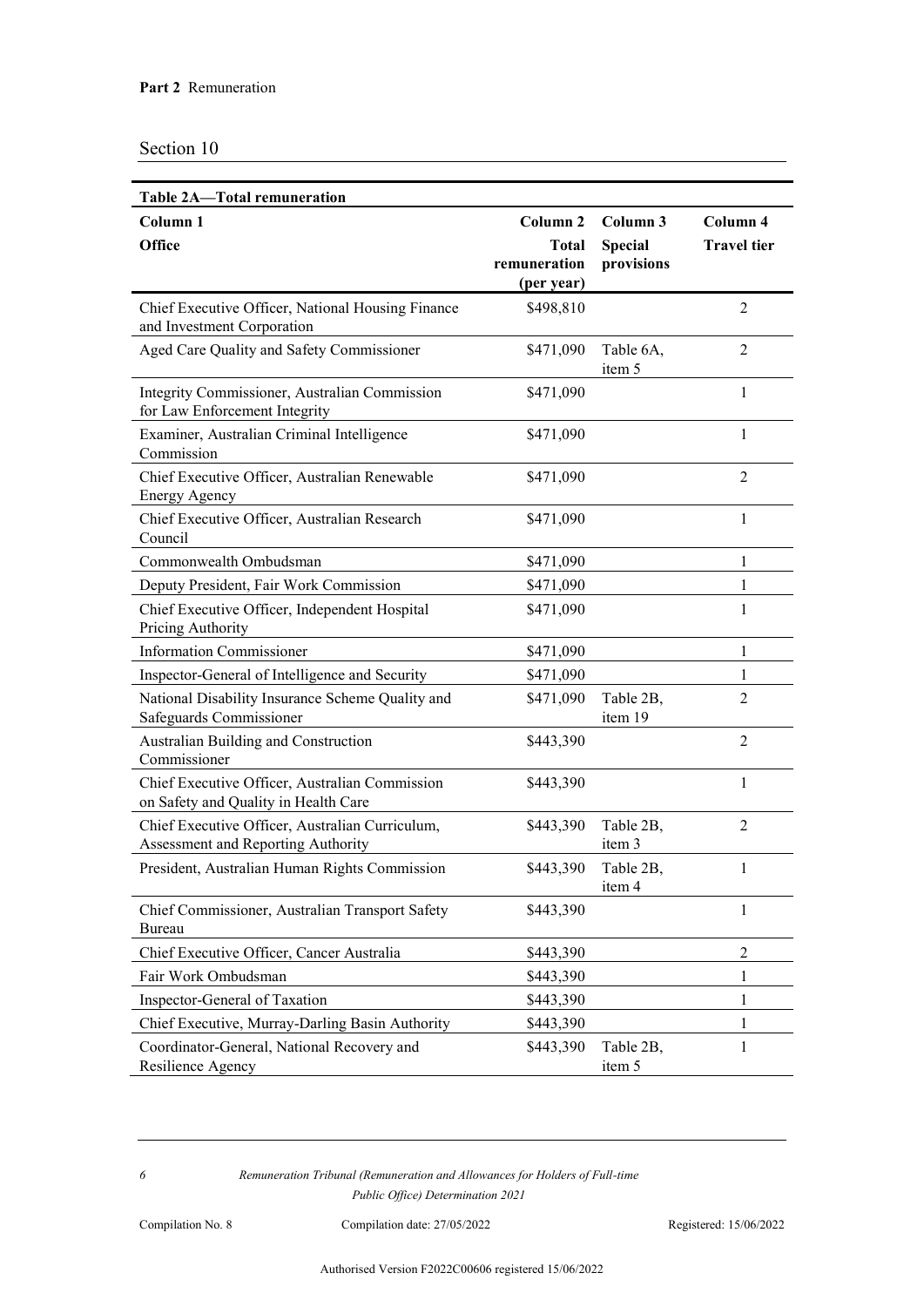| Table 2A—Total remuneration                                                                 |                     |                     |                    |
|---------------------------------------------------------------------------------------------|---------------------|---------------------|--------------------|
| Column 1                                                                                    | Column <sub>2</sub> | Column 3            | Column 4           |
| <b>Office</b>                                                                               | <b>Total</b>        | <b>Special</b>      | <b>Travel</b> tier |
|                                                                                             | remuneration        | provisions          |                    |
|                                                                                             | (per year)          |                     |                    |
| Chief Executive Officer, National Offshore<br>Petroleum Safety and Environmental Management | \$443,390           |                     | $\overline{2}$     |
| Authority                                                                                   |                     |                     |                    |
| National Skills Commissioner                                                                | \$443,390           | Table 2B,           | $\overline{2}$     |
|                                                                                             |                     | item 16             |                    |
| Parliamentary Budget Officer                                                                | \$443,390           |                     | $\overline{2}$     |
| Deputy Chair, Productivity Commission                                                       | \$443,390           |                     | 1                  |
| Second Parliamentary Counsel                                                                | \$443,390           |                     | $\overline{2}$     |
| Chief Executive Officer, Sport Integrity Australia                                          | \$443,390           |                     | $\overline{2}$     |
| Chair, Australian Accounting Standards Board                                                | \$415,680           |                     | 1                  |
| Deputy Chair, Australian Communications and<br>Media Authority                              | \$415,680           |                     | $\mathbf{1}$       |
| Inspector-General Australian Defence Force                                                  | \$415,680           |                     | 2                  |
| Member, Australian Energy Regulator                                                         | \$415,680           |                     | 1                  |
| Chief Executive Officer, Australian Fisheries<br>Management Authority                       | \$415,680           |                     | 1                  |
| Chief Executive Officer, Australian Skills Quality<br>Authority                             | \$415,680           |                     | $\overline{2}$     |
| Chief Executive Officer, Comcare                                                            | \$415,680           | Table 2B,<br>item 6 | $\overline{2}$     |
| eSafety Commissioner                                                                        | \$415,680           | Table 6A,<br>item 2 | $\overline{2}$     |
| General Manager, Fair Work Commission                                                       | \$415,680           |                     | 1                  |
| Chief Executive Officer, National Mental Health<br>Commission                               | \$415,680           |                     | $\overline{2}$     |
| Chair, Pharmaceutical Benefits Advisory<br>Committee                                        | \$415,680           |                     | $\mathbf{1}$       |
| Chief Executive Officer, Safe Work Australia                                                | \$415,680           |                     | 2                  |
| Chair, Auditing and Assurance Standards Board                                               | \$387,960           |                     | 1                  |
| Director, Australian Institute of Criminology                                               | \$387,960           |                     | L                  |
| Director, Australian Institute of Family Studies                                            | \$387,960           |                     | 2                  |
| Chief Executive Officer, Australian Pesticides and<br>Veterinary Medicines Authority        | \$387,960           |                     | $\overline{2}$     |
| Chief Executive Officer, Australian Radiation<br>Protection and Nuclear Safety Agency       | \$387,960           |                     | 1                  |
| Director of Military Prosecutions                                                           | \$387,960           |                     | $\overline{2}$     |
| <b>Associate Director of Public Prosecutions</b>                                            | \$387,960           |                     | 1                  |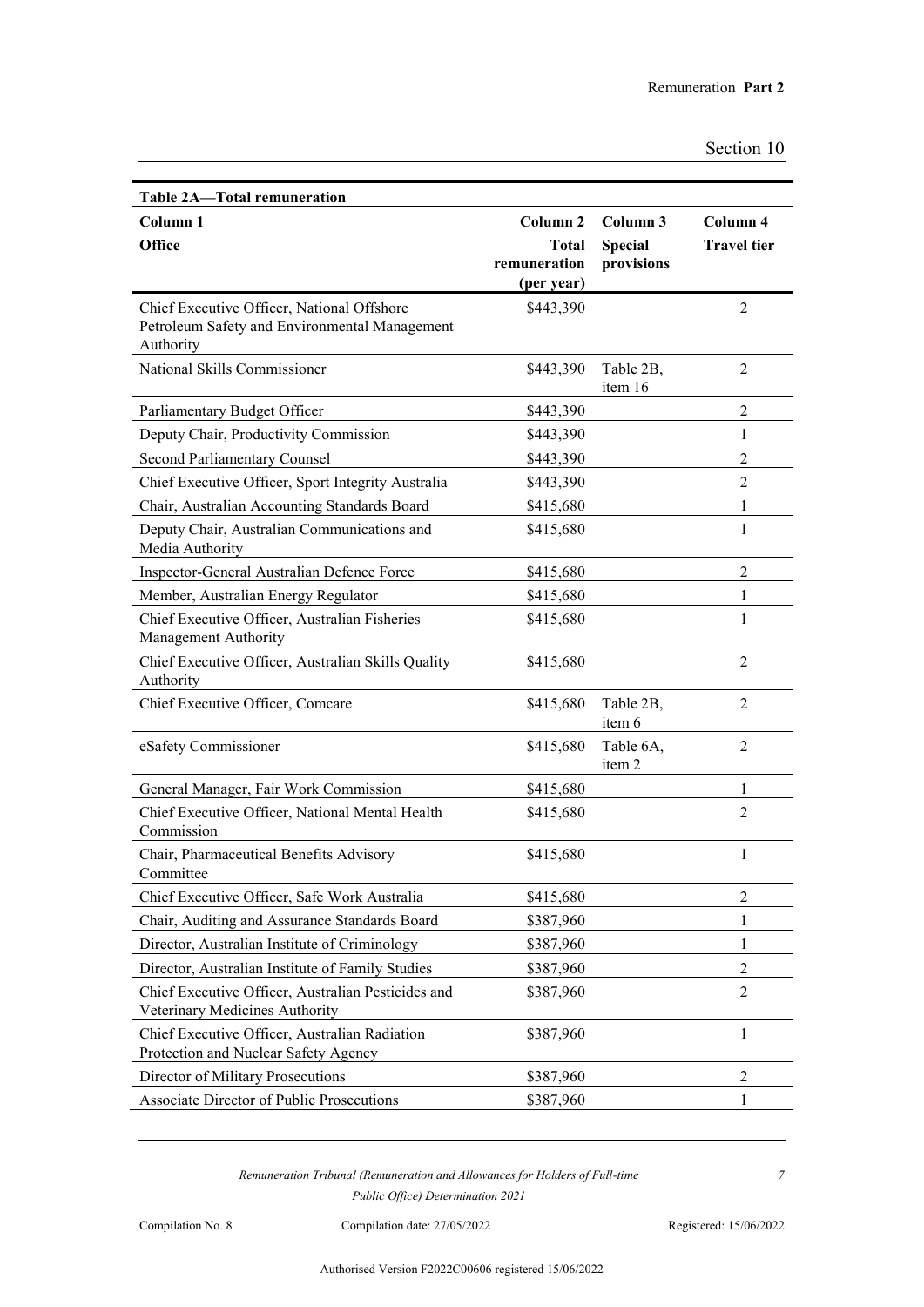| Table 2A-Total remuneration                                                                    |                            |                      |                    |
|------------------------------------------------------------------------------------------------|----------------------------|----------------------|--------------------|
| Column <sub>1</sub>                                                                            | Column <sub>2</sub>        | Column 3             | Column 4           |
| <b>Office</b>                                                                                  | <b>Total</b>               | <b>Special</b>       | <b>Travel</b> tier |
|                                                                                                | remuneration<br>(per year) | provisions           |                    |
| Commissioner, Fair Work Commission                                                             | \$387,960                  |                      | 1                  |
| Freedom of Information Commissioner                                                            | \$387,960                  |                      | $\overline{2}$     |
| Chief Executive Officer, Infrastructure Australia                                              | \$387,960                  | Table 2B,<br>item 7  | 1                  |
| Director-General, National Archives of Australia                                               | \$387,960                  |                      | $\overline{2}$     |
| General Manager, National Blood Authority                                                      | \$387,960                  |                      | $\overline{2}$     |
| Chief Executive Officer, Northern Australia<br><b>Infrastructure Facility</b>                  | \$387,960                  | Table 2B,<br>item 17 | 1                  |
| Privacy Commissioner                                                                           | \$387,960                  |                      | 2                  |
| Commissioner, Productivity Commission                                                          | \$387,960                  |                      | $\overline{2}$     |
| Director, Professional Services Review                                                         | \$387,960                  |                      | 1                  |
| Registered Organisations Commissioner                                                          | \$387,960                  |                      | $\overline{2}$     |
| Chief Executive Officer, Australian Centre for<br><b>International Agriculture Research</b>    | \$360,250                  |                      | $\overline{2}$     |
| Member, Australian Communications and Media<br>Authority                                       | \$360,250                  |                      | 1                  |
| Aboriginal and Torres Strait Islander Social Justice<br>Commissioner                           | \$360,250                  |                      | $\overline{2}$     |
| Age Discrimination Commissioner                                                                | \$360,250                  |                      | $\overline{2}$     |
| Disability Discrimination Commissioner                                                         | \$360,250                  |                      | $\overline{2}$     |
| Human Rights Commissioner                                                                      | \$360,250                  |                      | $\overline{2}$     |
| National Children's Commissioner                                                               | \$360,250                  |                      | $\overline{2}$     |
| Race Discrimination Commissioner                                                               | \$360,250                  |                      | $\overline{2}$     |
| <b>Sex Discrimination Commissioner</b>                                                         | \$360,250                  |                      | $\overline{2}$     |
| Chief Executive Officer, Australian National<br>Preventative Health Agency                     | \$360,250                  |                      | 2                  |
| Chief Executive Officer, Australian Organ and<br>Tissue Donation and Transplantation Authority | \$360,250                  | Table 6A,<br>item 4  | $\overline{2}$     |
| Chief Executive Officer, Australian Radioactive<br>Waste Agency                                | \$360,250                  | Table 2B,<br>item 18 | $\mathbf{1}$       |
| Australian Small Business and Family Enterprise<br>Ombudsman                                   | \$360,250                  |                      | $\overline{2}$     |
| Chief Executive Officer, Climate Change Authority                                              | \$360,250                  |                      | $\overline{2}$     |
| Chief Executive Officer, Great Barrier Reef Marine<br>Park Authority                           | \$360,250                  |                      | 2                  |
| Chief Executive Officer, Independent<br>Parliamentary Expenses Authority                       | \$360,250                  |                      | $\overline{2}$     |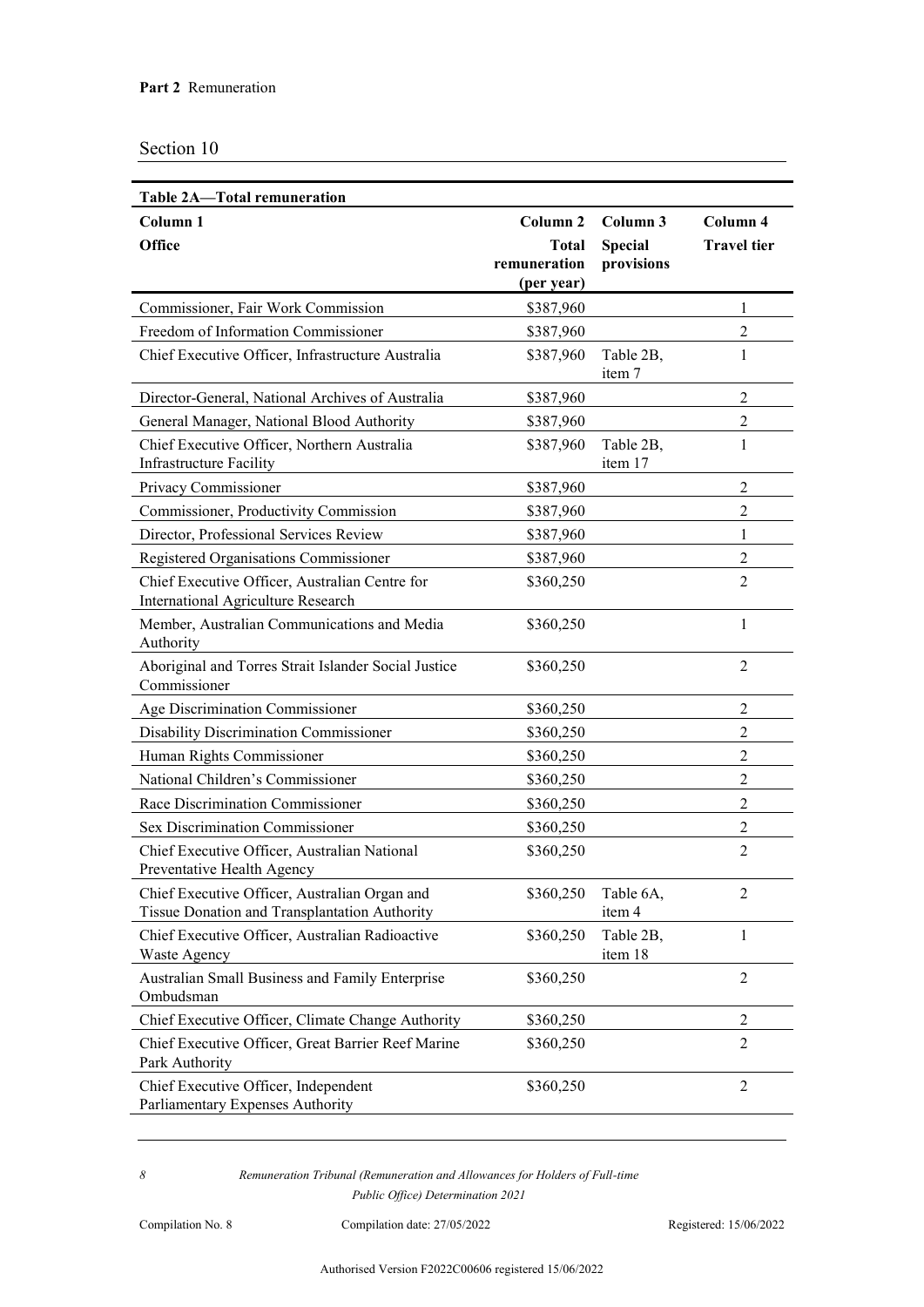| <b>Table 2A-Total remuneration</b>                                                |                     |                     |                    |
|-----------------------------------------------------------------------------------|---------------------|---------------------|--------------------|
| Column 1                                                                          | Column <sub>2</sub> | Column 3            | Column 4           |
| <b>Office</b>                                                                     | <b>Total</b>        | <b>Special</b>      | <b>Travel tier</b> |
|                                                                                   | remuneration        | provisions          |                    |
|                                                                                   | (per year)          |                     | $\overline{2}$     |
| Administrator of the National Health Funding Pool<br>Director of National Parks   | \$360,250           |                     | 2                  |
|                                                                                   | \$360,250           |                     |                    |
| Chief Executive Officer, National Transport<br>Commission                         | \$360,250           |                     | $\mathbf{1}$       |
| Official Secretary to the Governor-General                                        | \$360,250           |                     | $\overline{2}$     |
| Director, Old Parliament House                                                    | \$360,250           |                     | $\overline{2}$     |
| Deputy President, Repatriation Commission                                         | \$360,250           |                     | 1                  |
| Chief Executive Officer, Tertiary Education<br>Quality and Standards Agency       | \$360,250           |                     | $\overline{2}$     |
| Principal Member, Veterans' Review Board                                          | \$360,250           |                     | 1                  |
| Chief Executive Officer, Aboriginal Hostels<br>Limited                            | \$332,550           |                     | $\overline{2}$     |
| Administrator of the Northern Territory                                           | \$332,550           |                     | $\mathbf{1}$       |
| Commissioner, Australian Charities and<br>Not-for-profits Commission              | \$332,550           |                     | $\overline{2}$     |
| Deputy Electoral Commissioner                                                     | \$332,550           |                     | $\overline{2}$     |
| Deputy Commonwealth Ombudsman                                                     | \$332,550           |                     | $\overline{2}$     |
| Chief Executive Officer, Food Standards Australia<br>New Zealand                  | \$332,550           |                     | $\mathbf{1}$       |
| Gene Technology Regulator                                                         | \$332,550           |                     | 2                  |
| Chief Executive, National Capital Authority                                       | \$332,550           | Table 2B,<br>item 8 | $\overline{2}$     |
| Executive Director, Australian Industrial<br><b>Chemicals Introduction Scheme</b> | \$332,550           |                     | 2                  |
| National Rural Health Commissioner                                                | \$332,550           |                     | $\overline{2}$     |
| Registrar of Aboriginal and Torres Strait Islander<br>Corporations                | \$304,830           |                     | $\overline{2}$     |
| Administrator, Christmas and Cocos (Keeling)<br>Islands                           | \$304,830           | Table 2B,<br>item 9 | $\overline{2}$     |
| Administrator of Norfolk Island                                                   | \$304,830           |                     | $\overline{2}$     |
| Aged Care Pricing Commissioner                                                    | \$304,830           |                     | $\overline{2}$     |
| Chief Executive Officer, Asbestos Safety and<br><b>Eradication Agency</b>         | \$304,830           |                     | $\overline{2}$     |
| Deputy Australian Building and Construction<br>Commissioner                       | \$304,830           |                     | 2                  |
| Director General, Australian Safeguards and<br>Non-Proliferation Office           | \$304,830           |                     | $\overline{2}$     |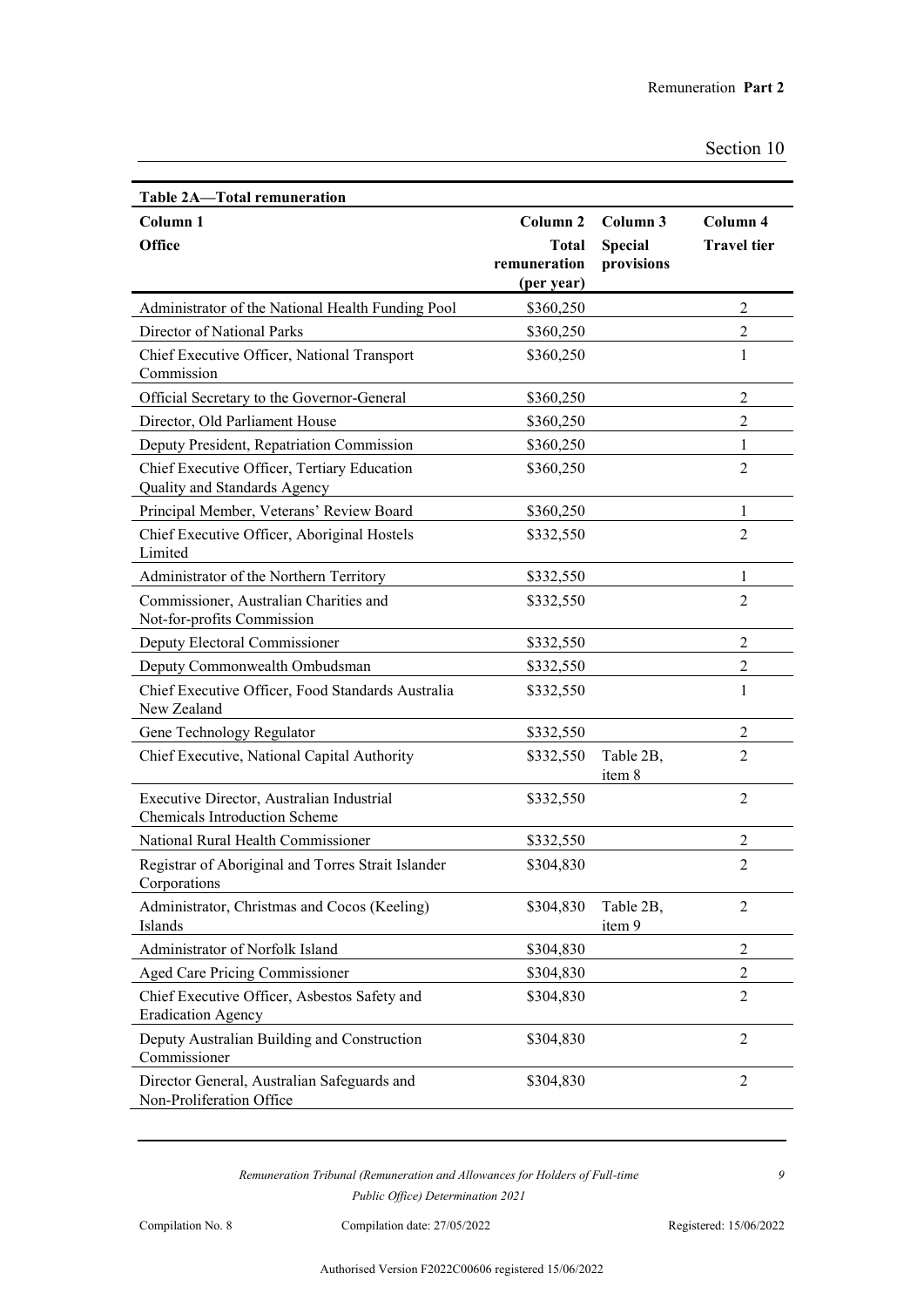| Table 2A-Total remuneration                                                         |                     |                      |                    |
|-------------------------------------------------------------------------------------|---------------------|----------------------|--------------------|
| Column <sub>1</sub>                                                                 | Column <sub>2</sub> | Column 3             | Column 4           |
| <b>Office</b>                                                                       | <b>Total</b>        | <b>Special</b>       | <b>Travel</b> tier |
|                                                                                     | remuneration        | provisions           |                    |
|                                                                                     | (per year)          |                      |                    |
| National Data Commissioner                                                          | \$304,830           | Table 2B,<br>item 20 | 2                  |
| Chief Executive Officer, National Faster Rail<br>Agency                             | \$304,830           |                      | $\overline{2}$     |
| Chief Executive Officer, National Health Funding<br>Body                            | \$304,830           |                      | 2                  |
| Chief Executive Officer, National Sports Tribunal                                   | \$304,830           |                      | $\overline{2}$     |
| Head, National Suicide Prevention Office                                            | \$304,830           |                      | $\overline{2}$     |
| Chief Executive Officer, North Queensland Water<br><b>Infrastructure Authority</b>  | \$304,830           |                      | $\overline{2}$     |
| Deputy Chair, Pharmaceutical Benefits Advisory<br>Committee                         | \$304,830           |                      | 1                  |
| Commissioner, Repatriation Commission                                               | \$304,830           |                      | $\overline{2}$     |
| Administrator, Torres Strait Regional Authority                                     | \$304,830           |                      | $\overline{2}$     |
| Chairperson, Torres Strait Regional Authority                                       | \$304,830           |                      | $\overline{2}$     |
| Australian Electoral Officer for New South Wales                                    | \$277,120           |                      | $\overline{2}$     |
| Australian Electoral Officer for Victoria                                           | \$277,120           |                      | $\overline{2}$     |
| Director of Workplace Gender Equality                                               | \$277,120           |                      | $\overline{2}$     |
| Merit Protection Commissioner                                                       | \$277,120           |                      | $\overline{2}$     |
| Director, Office of Australian War Graves                                           | \$277,120           |                      | $\overline{2}$     |
| Executive Director of Township Leasing                                              | \$277,120           |                      | 2                  |
| Chief Executive Officer, Torres Strait Regional<br>Authority                        | \$258,393           |                      | $\overline{2}$     |
| Australian Electoral Officer for Queensland                                         | \$249,420           |                      | $\overline{2}$     |
| Director, Classification Board                                                      | \$249,420           | Table 2B,<br>item 10 | $\overline{2}$     |
| Associate Commissioner, Productivity<br>Commission                                  | \$249,420           |                      | $\overline{2}$     |
| Student Identifiers Registrar                                                       | \$249,420           |                      | $\overline{2}$     |
| Director, Tuition Protection Service                                                | \$249,420           |                      | $\overline{2}$     |
| Senior Member, Veterans' Review Board                                               | \$249,420           |                      | $\overline{2}$     |
| Administrative Appeals Tribunal (former member,<br>Migration Review Tribunal (MRT)) | \$221,700           | Table 2B,<br>item 12 | 2                  |
| Administrative Appeals Tribunal (former member,<br>Refugee Review Tribunal (RRT))   | \$221,700           | Table 2B,<br>item 12 | 2                  |
| Australian Electoral Officer for Western Australia                                  | \$221,700           |                      | 2                  |
| Chair (full-time), Central Land Council                                             | \$221,700           |                      | 2                  |
|                                                                                     |                     |                      |                    |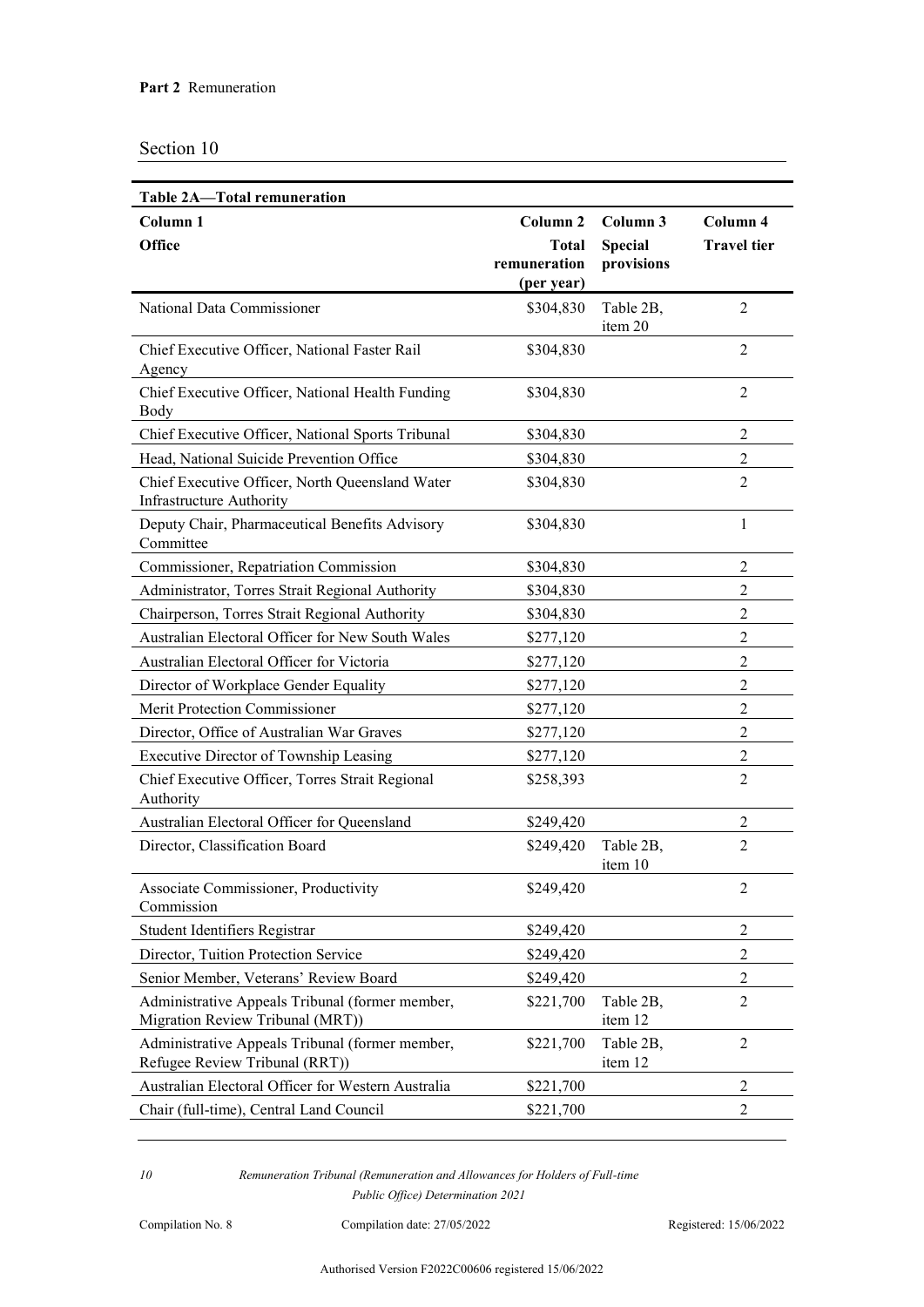| Table 2A-Total remuneration                         |                                            |                              |                    |
|-----------------------------------------------------|--------------------------------------------|------------------------------|--------------------|
| Column 1                                            | Column 2                                   | Column 3                     | Column 4           |
| <b>Office</b>                                       | <b>Total</b><br>remuneration<br>(per year) | <b>Special</b><br>provisions | <b>Travel tier</b> |
| Chair (full-time), Northern Land Council            | \$221,700                                  |                              | $\overline{2}$     |
| Australian Electoral Officer for South Australia    | \$215,930                                  |                              | 2                  |
| Australian Electoral Officer for Northern Territory | \$202,930                                  |                              | $\overline{2}$     |
| Australian Electoral Officer for Tasmania           | \$198,280                                  |                              | 2                  |
| Chair (full-time), Anindilyakwa Land Council        | \$193,990                                  |                              | $\overline{2}$     |
| Deputy Director, Classification Board               | \$193,990                                  | Table 2B.<br>item 10         | 2                  |
| Classifier, Classification Board                    | \$138,570                                  | Table 2B.<br>item 13         | 3                  |
| Chair, Tiwi Land Council                            | \$127,150                                  | Table 6A.<br>item 1          | $\overline{2}$     |

## **11 Special provisions for certain offices**

The provisions in column 2 of the following table (*Table 2B*) apply to the holders of the offices in column 1.

| Table 2B—Special provisions for certain offices |                                                                                                                            |                                                                                                                                                                                                                                                                                                                                          |  |
|-------------------------------------------------|----------------------------------------------------------------------------------------------------------------------------|------------------------------------------------------------------------------------------------------------------------------------------------------------------------------------------------------------------------------------------------------------------------------------------------------------------------------------------|--|
| <b>Item</b>                                     | Column 1<br><b>Office</b>                                                                                                  | Column <sub>2</sub><br><b>Special provision</b>                                                                                                                                                                                                                                                                                          |  |
|                                                 | Chairperson, Deputy<br>Chairperson and Member of<br>the Australian Competition and<br><b>Consumer Commission</b><br>(ACCC) | Despite the official travel determination, the ACCC may<br>put in place arrangements for Members' travel to Canberra<br>that are more cost effective than the travel entitlements they<br>are otherwise entitled to under this determination.                                                                                            |  |
| $\mathfrak{D}$                                  | Solicitor-General                                                                                                          | While Dr Stephen Donaghue QC does not establish his<br>principal place of residence in Canberra, he will be paid an<br>annualised amount of \$34,500 per year instead of the travel<br>allowance provided for by Division 2 of Part 4 of the<br>official travel determination that would otherwise be<br>payable for travel to Canberra. |  |
| 3                                               | Chief Executive Officer,<br>Australian Curriculum,<br>Assessment and Reporting<br>Authority                                | Total remuneration for Mr David de Carvalho is \$450,090<br>per year, until 3 June 2022.                                                                                                                                                                                                                                                 |  |
| 4                                               | President, Australian Human<br><b>Rights Commission</b>                                                                    | Total remuneration for Emeritus Professor Rosalind<br>Croucher is \$463,710 per year, until 29 July 2024.                                                                                                                                                                                                                                |  |

*Remuneration Tribunal (Remuneration and Allowances for Holders of Full-time Public Office) Determination 2021*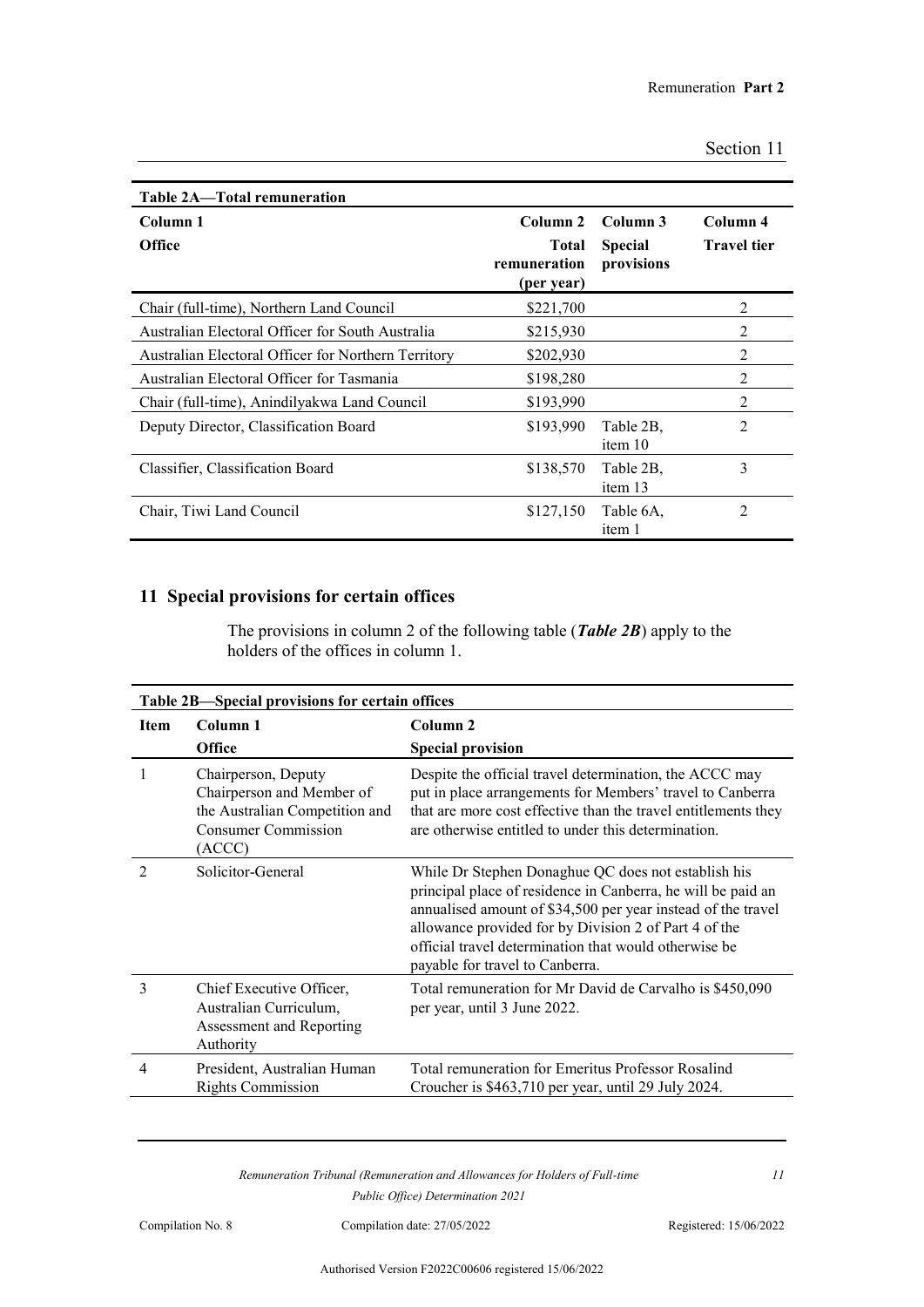| Table 2B-Special provisions for certain offices |                                                                                                                                                                                                             |                                                                                                                                                                                                                                                                                                                                                                                                                                                                                                                                                                                                                                                                                                                                                          |  |
|-------------------------------------------------|-------------------------------------------------------------------------------------------------------------------------------------------------------------------------------------------------------------|----------------------------------------------------------------------------------------------------------------------------------------------------------------------------------------------------------------------------------------------------------------------------------------------------------------------------------------------------------------------------------------------------------------------------------------------------------------------------------------------------------------------------------------------------------------------------------------------------------------------------------------------------------------------------------------------------------------------------------------------------------|--|
| <b>Item</b>                                     | Column 1                                                                                                                                                                                                    | Column 2                                                                                                                                                                                                                                                                                                                                                                                                                                                                                                                                                                                                                                                                                                                                                 |  |
|                                                 | Office                                                                                                                                                                                                      | <b>Special provision</b>                                                                                                                                                                                                                                                                                                                                                                                                                                                                                                                                                                                                                                                                                                                                 |  |
| 5                                               | Coordinator-General, National<br>Recovery and Resilience<br>Agency                                                                                                                                          | The Hon Shane Stone will receive an additional fixed<br>loading of \$100,000 per year for the term of his<br>appointment, until 29 February 2024.                                                                                                                                                                                                                                                                                                                                                                                                                                                                                                                                                                                                        |  |
| 6                                               | Chief Executive Officer,<br>Comcare                                                                                                                                                                         | Total remuneration for Ms Sue Weston is \$463,298 until<br>20 April 2022, and then \$456,230 for the period beginning<br>on 21 April 2022 and ending on 7 April 2024.                                                                                                                                                                                                                                                                                                                                                                                                                                                                                                                                                                                    |  |
| 7                                               | Chief Executive Officer,<br>Infrastructure Australia                                                                                                                                                        | Ms Romilly Madew will receive an additional fixed loading<br>of \$75,000 per year, until 28 October 2022.                                                                                                                                                                                                                                                                                                                                                                                                                                                                                                                                                                                                                                                |  |
| 8                                               | Chief Executive, National<br>Capital Authority                                                                                                                                                              | Ms Sally Barnes will receive an additional fixed loading of<br>\$55,380 for the initial term of her appointment, until<br>10 February 2023.                                                                                                                                                                                                                                                                                                                                                                                                                                                                                                                                                                                                              |  |
| 9                                               | Administrator, Christmas and<br>Cocos (Keeling) Islands                                                                                                                                                     | Despite the official travel determination, the Administrator<br>and any immediate family members normally resident with<br>the Administrator on Christmas Island are entitled to 2<br>return economy class fares per year each between their<br>home and work base.                                                                                                                                                                                                                                                                                                                                                                                                                                                                                      |  |
| 10                                              | Director, Classification Board<br>and Deputy Director,<br><b>Classification Board</b>                                                                                                                       | On any occasion when the Deputy Director acts as Director,<br>the Deputy Director is entitled to the remuneration and<br>other conditions determined for the Director.                                                                                                                                                                                                                                                                                                                                                                                                                                                                                                                                                                                   |  |
| 12                                              | <b>Administrative Appeals</b><br>Tribunal (AAT) (former<br>member, Migration Review<br>Tribunal (MRT)) and<br><b>Administrative Appeals</b><br>Tribunal (former member,<br>Refugee Review Tribunal<br>(RRT) | This instrument applies to a full-time office holder of the<br>AAT who is a former member of the MRT or the RRT and<br>is covered by item 5 of Schedule 9 to the Tribunals<br>Amalgamation Act 2015 (i.e. for the remaining balance of<br>the former member's term of appointment that commenced<br>before 1 July 2015).                                                                                                                                                                                                                                                                                                                                                                                                                                 |  |
| 13                                              | Temporary Classifier                                                                                                                                                                                        | If a person is appointed to the Classification Board as a<br>Temporary Classifier, a daily fee of \$576 is payable to the<br>person, in lieu of other provisions in this Part. The<br>conditions for payment of the daily fee are as set out in<br>Part 4 of the Remuneration Tribunal (Remuneration and<br>Allowances for Holders of Part-time Public Office)<br>Determination 2021.<br>The following do not apply to the person:<br>(a) Part 5 of this instrument;<br>(b) the Remuneration Tribunal (Recreation Leave for<br>Holders of Relevant Offices) Determination 2018 (or<br>any determination that supersedes that determination);<br>(c) the Remuneration Tribunal (Compensation for Loss of<br>Office for Holders of Certain Public Offices) |  |
|                                                 |                                                                                                                                                                                                             | Determination 2018 (or any determination that<br>supersedes that determination).                                                                                                                                                                                                                                                                                                                                                                                                                                                                                                                                                                                                                                                                         |  |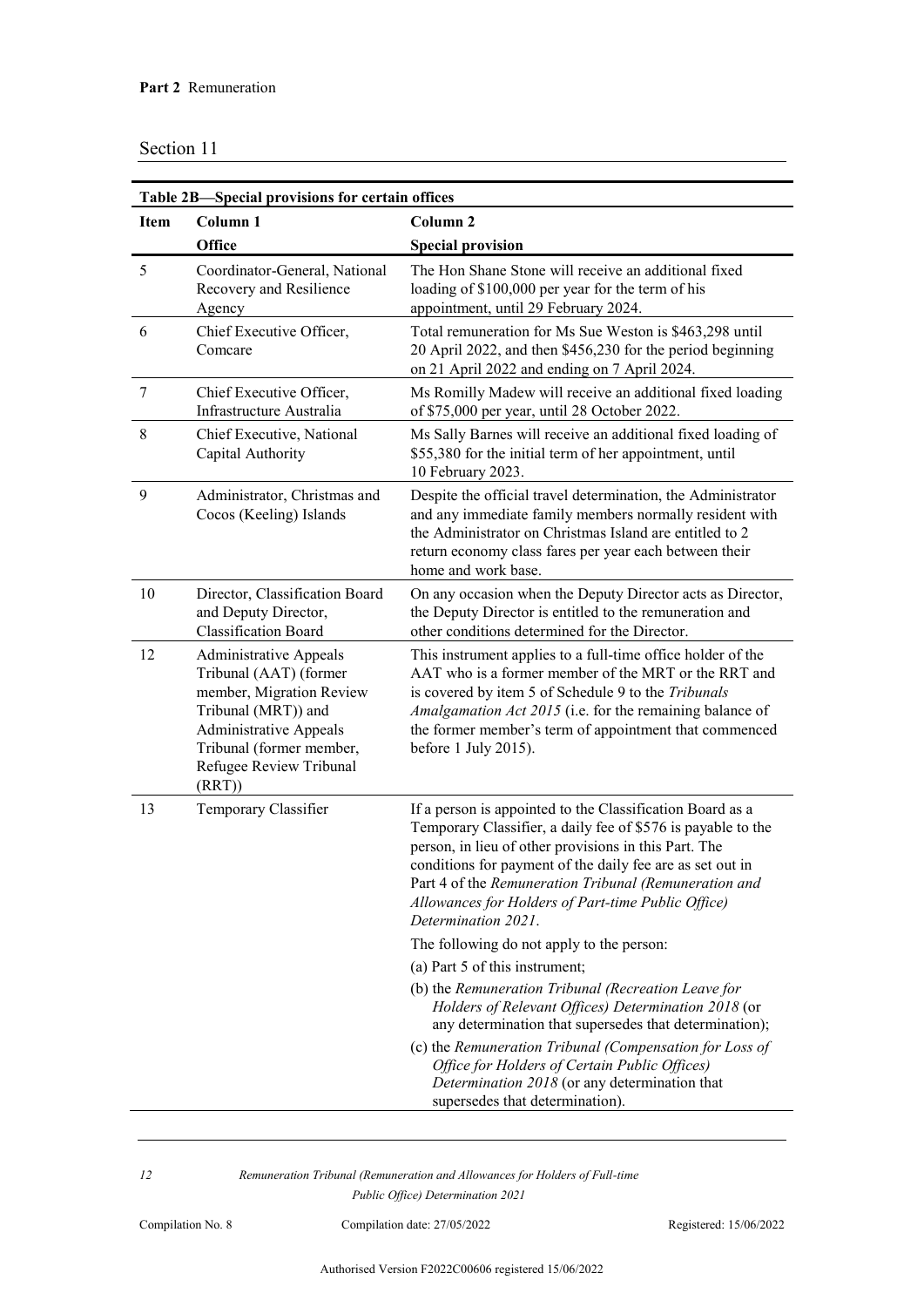| Table 2B-Special provisions for certain offices |                                                                                  |                                                                                                                                                               |  |
|-------------------------------------------------|----------------------------------------------------------------------------------|---------------------------------------------------------------------------------------------------------------------------------------------------------------|--|
| <b>Item</b>                                     | Column 1                                                                         | Column <sub>2</sub>                                                                                                                                           |  |
|                                                 | <b>Office</b>                                                                    | <b>Special provision</b>                                                                                                                                      |  |
| 14                                              | Chief Executive Officer,<br>National Disability Insurance<br>Agency              | Mr Martin Hoffman will receive an additional fixed loading<br>of \$166,260 per year, until 3 November 2022.                                                   |  |
| 16                                              | National Skills Commissioner                                                     | Mr Adam Boyton will receive an additional fixed loading<br>of \$27,700 per year, for the initial term of his appointment,<br>until 12 October 2025.           |  |
| 17                                              | Chief Executive Officer,<br>Northern Australia<br><b>Infrastructure Facility</b> | Total remuneration for this office is \$471,090 per year until<br>30 June 2026.                                                                               |  |
| 18                                              | Chief Executive Officer,<br>Australian Radioactive Waste<br>Agency               | Total remuneration for Mr Sam Usher is \$495,000 per year,<br>for the initial term of his appointment (beginning on<br>10 January 2022).                      |  |
| 19                                              | National Disability Insurance<br>Scheme Quality and<br>Safeguards Commissioner   | Ms Tracy Mackey will receive an additional fixed loading<br>of \$35,091 per year for the period beginning on 1 February<br>2022 and ending on 9 January 2025. |  |
| 20                                              | National Data Commissioner                                                       | Total remuneration for Ms Gayle Milnes is \$311,345 per<br>year for the period beginning on 10 April 2022 and ending<br>on 9 April 2027.                      |  |

### **12 Part-time work**

- (1) If an office holder's employing authority has approved the office holder to perform the duties of the office on a part-time basis, the total remuneration for that office is to be paid on a pro rata basis in accordance with the proportion of full-time hours worked.
- (2) However, if the proposed hours are less than 60% of the full-time hours, prior agreement of the Tribunal is required for the level of remuneration.

### **13 Remuneration packaging**

- (1) Subject to this Part, an office holder may elect to receive the benefit of the total remuneration, other than the employer superannuation contribution, as salary or a combination of salary and benefits if:
	- (a) the election is consistent with relevant taxation laws and rulings or guidelines applicable to salary packaging schemes issued by the Australian Taxation Office; and
	- (b) providing the benefit would not result in a cost to the employing authority (including any fringe benefits tax) that would not be incurred if the office holder received the remuneration in the form of salary.

*Remuneration Tribunal (Remuneration and Allowances for Holders of Full-time Public Office) Determination 2021*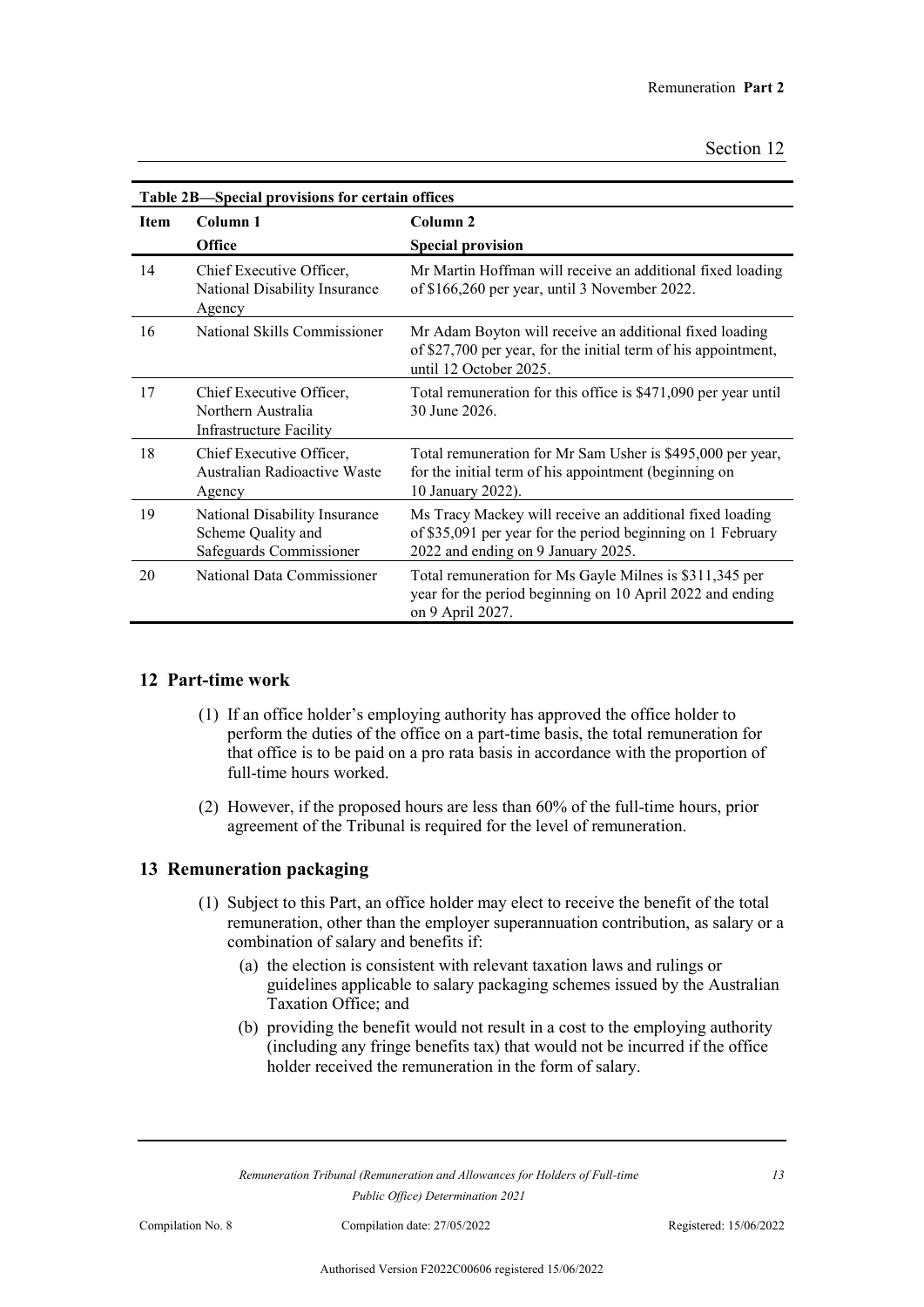(2) To avoid doubt, a superannuation contribution made as a result of an election by an office holder under subsection (1) does not form part of the employer superannuation contribution for the office holder.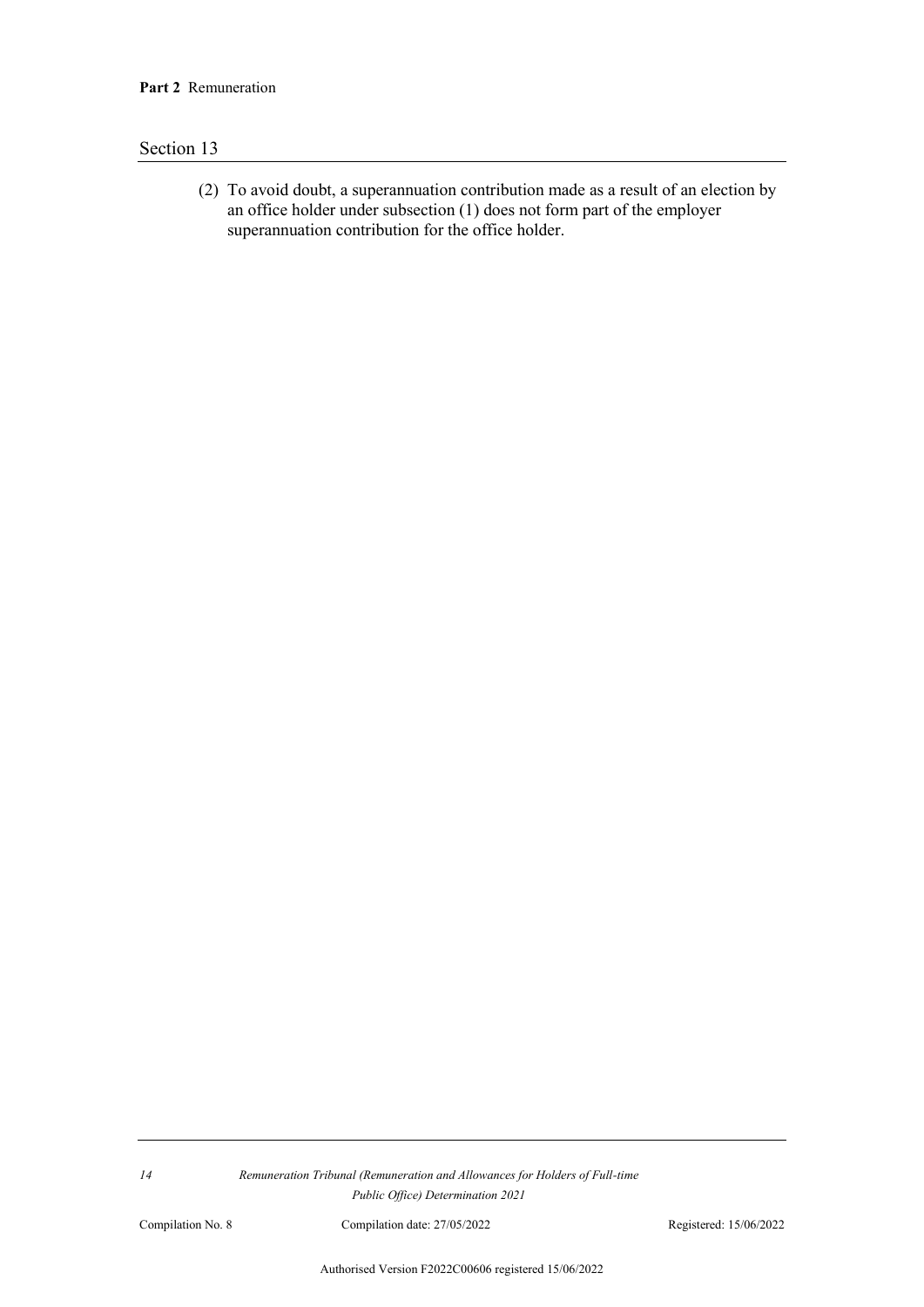## **Part 3—Superannuation**

### **14 Superannuation**

#### *Commonwealth Superannuation Scheme*

- (1) For an office holder who is a member of the CSS:
	- (a) the office holder's annual rate of salary for the purposes of the CSS is the office holder's superannuation salary; and
	- (b) for the purposes of paragraph (a) of the definition of *employer superannuation contribution* in section 7, the value attributed to the employer superannuation contribution for the office holder is an amount equal to 15.4% of the office holder's superannuation salary.
	- Note: For the *superannuation salary* for an office holder who is a member of the CSS, see section 15.

*Public Sector Superannuation Scheme*

- (2) For an office holder who is a member of the PSS:
	- (a) the office holder's basic salary for the purposes of the PSS is the office holder's superannuation salary; and
	- (b) the amount of the office holder's recognised allowances for the purposes of the PSS is nil; and
	- (c) for the purposes of paragraph (a) of the definition of *employer superannuation contribution* in section 7, the value attributed to the employer superannuation contribution for the office holder is an amount equal to 15.4% of the office holder's superannuation salary.
	- Note: For the *superannuation salary* for an office holder who is a member of the PSS, see section 15.

*Defence Force Retirement and Death Benefits*

- (3) For an office holder who is a member of the DFRDB:
	- (a) the office holder's annual rate of salary for the purposes of the DFRDB is the office holder's superannuation salary; and
	- (b) for the purposes of paragraph (a) of the definition of *employer superannuation contribution* in section 7, the value attributed to the employer superannuation contribution for the office holder is an amount equal to 15.4% of the office holder's superannuation salary.
	- Note: For the *superannuation salary* for an office holder who is a member of the DFRDB, see section 15.

*Military Superannuation and Benefits Scheme*

(4) For an office holder who is a member of the MSBS:

*Remuneration Tribunal (Remuneration and Allowances for Holders of Full-time Public Office) Determination 2021*

Compilation No. 8 Compilation date: 27/05/2022 Registered: 15/06/2022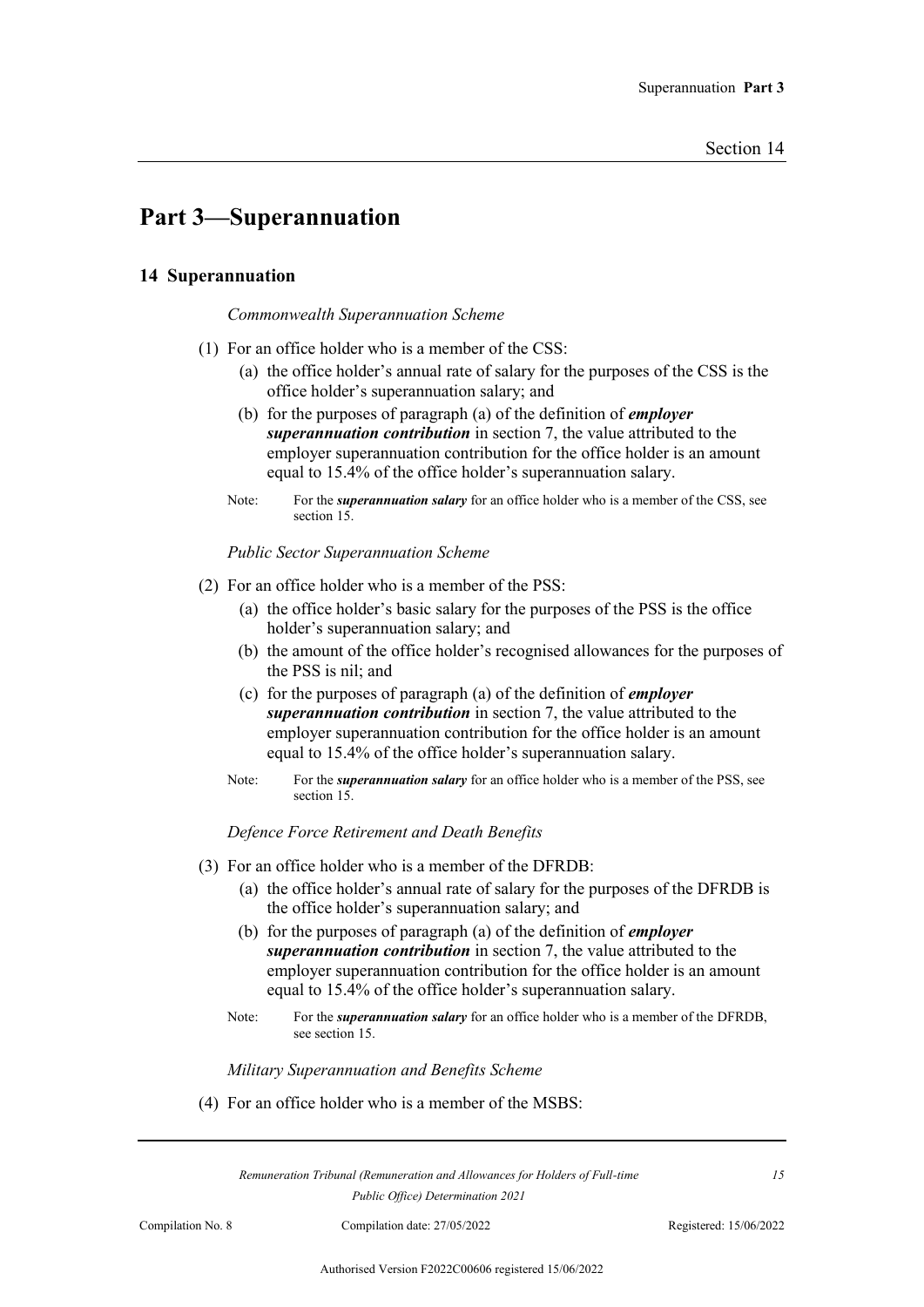- (a) the office holder's annual rate of salary for the purposes of the MSBS is the office holder's superannuation salary; and
- (b) for the purposes of paragraph (a) of the definition of *employer superannuation contribution* in section 7, the value attributed to the employer superannuation contribution for the office holder is an amount equal to 15.4% of the office holder's superannuation salary.
- Note: For the *superannuation salary* for an office holder who is a member of the MSBS, see section 15.

#### *Public Sector Superannuation Accumulation Plan*

(5) For an office holder who is a member of PSSAP, the office holder's superannuation salary for the purposes of the *Superannuation (PSSAP) Trust Deed* is the office holder's ordinary time earnings (within the meaning of the *Superannuation Guarantee (Administration) Act 1992*).

#### *Other superannuation funds*

(6) For an office holder who is a member of any other superannuation fund, the employer superannuation contribution is the minimum contribution that would, under section 23 of the *Superannuation Guarantee (Administration) Act 1992*, reduce the charge percentage for that office holder to nil.

*No cash in lieu*

(7) The value attributed to the employer superannuation contribution under this section is referable to a non-salary component of total remuneration and may not be the subject of an election to take an equivalent amount of salary instead.

#### **15 Superannuation salary for the purposes of CSS, PSS, DFRDB and MSBS**

(1) Subject to subsection (2), the *superannuation salary* for an office holder who is a member of the CSS, PSS, DFRDB or MSBS is worked out in accordance with the following table (*Table 3A*).

| Table 3A—Superannuation salary—general |                                                 |                                                                                    |  |
|----------------------------------------|-------------------------------------------------|------------------------------------------------------------------------------------|--|
| <b>Item</b>                            | If the office holder's total<br>remuneration is | the office holder's superannuation salary is                                       |  |
|                                        | \$443,390 or more                               | 70% of the office holder's total remuneration<br>(rounded up to the nearest \$10). |  |
|                                        | less than $$443,390$                            | 73% of the office holder's total remuneration<br>(rounded up to the nearest \$10). |  |

(2) If an office or an office holder is specified in column 1 of the following table (*Table 3B*), the amount in column 2 is the superannuation salary for a holder of that office, or for that office holder.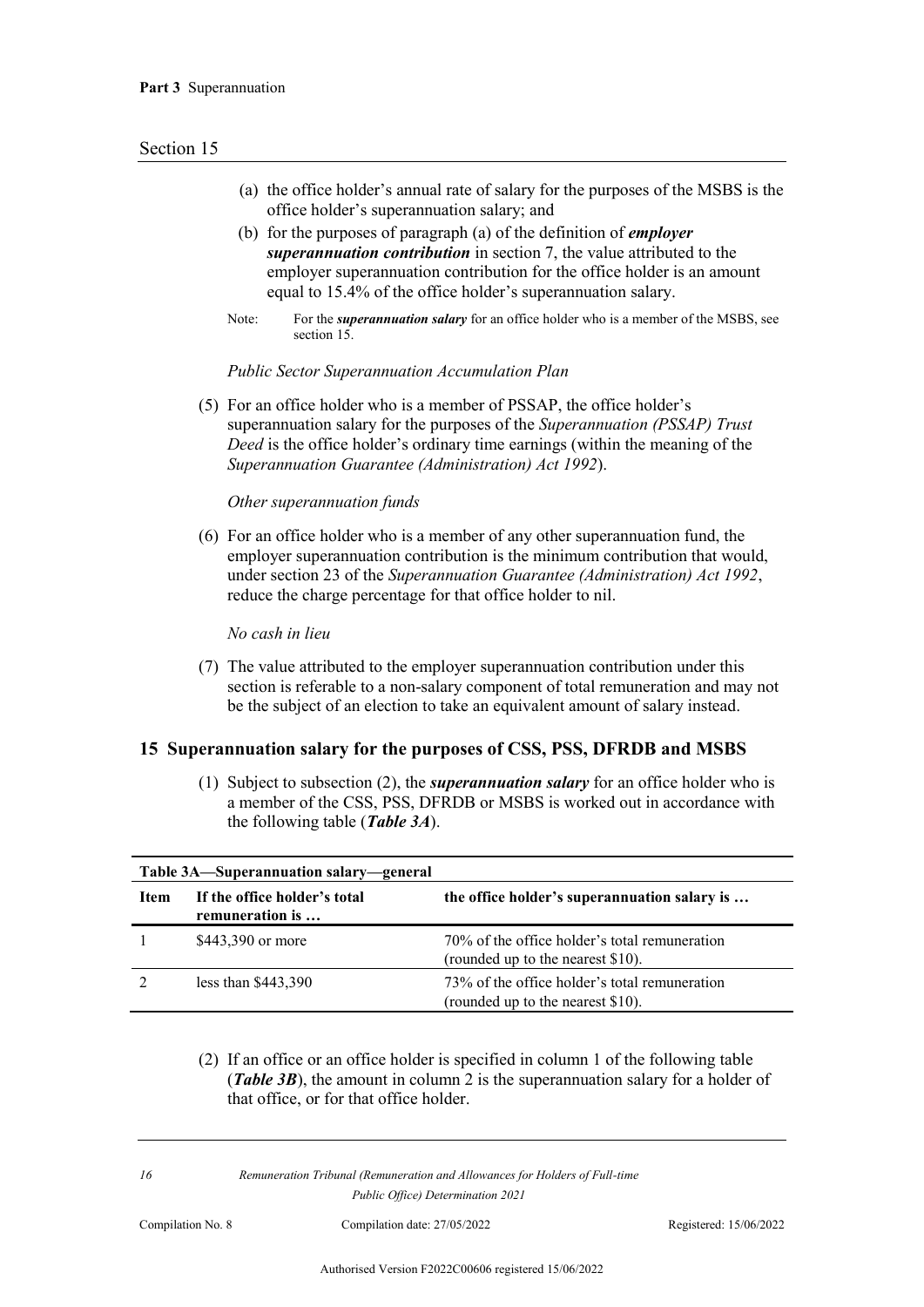| Table 3B—Superannuation salary for specified office holders |                                                                                                             |                              |  |
|-------------------------------------------------------------|-------------------------------------------------------------------------------------------------------------|------------------------------|--|
| <b>Item</b>                                                 | Column 1                                                                                                    | Column <sub>2</sub>          |  |
|                                                             | Office or office holder                                                                                     | <b>Superannuation salary</b> |  |
| 1                                                           | Mr Michael Burgess, Director-General of Security, Australian<br>Security Intelligence Organisation          | \$473,760                    |  |
| $\overline{2}$                                              | Ms Sue Weston, Chief Executive Officer, Comcare                                                             | \$392,240                    |  |
| 3                                                           | Dr Stein Helgeby, Parliamentary Budget Officer                                                              | \$386,348                    |  |
| $\overline{4}$                                              | Ms Sandra Parker, Fair Work Ombudsman                                                                       | \$368,660                    |  |
| 7                                                           | Deputy President, Fair Work Commission                                                                      | \$343,900                    |  |
| 8                                                           | Mr David de Carvalho, Chief Executive Officer, Australian<br>Curriculum, Assessment and Reporting Authority | \$315,070                    |  |
| 8A                                                          | Ms Jody Swirepik, Director of National Parks                                                                | \$304,122                    |  |
| 9                                                           | Mr David Fricker, Director-General, National Archives of<br>Australia                                       | \$299,080                    |  |
| 10                                                          | Ms Cathryn Pope, Deputy President, Repatriation<br>Commission                                               | \$293,346                    |  |
| 11                                                          | Director of Military Prosecutions                                                                           | \$287,100                    |  |
| 12                                                          | Mr Brad Archer, Chief Executive Officer, Climate Change<br>Authority                                        | \$269,080                    |  |
| 13                                                          | Ms Justine Ross, Chief Executive Officer, Asbestos Safety<br>and Eradication Agency                         | \$227,240                    |  |
| 14                                                          | Ms Melinda Hatton, Director, Tuition Protection Service                                                     | \$207,605                    |  |
| 15                                                          | Deputy Director, Classification Board                                                                       | \$166,840                    |  |
| 16                                                          | Classifier, Classification Board                                                                            | \$119,180                    |  |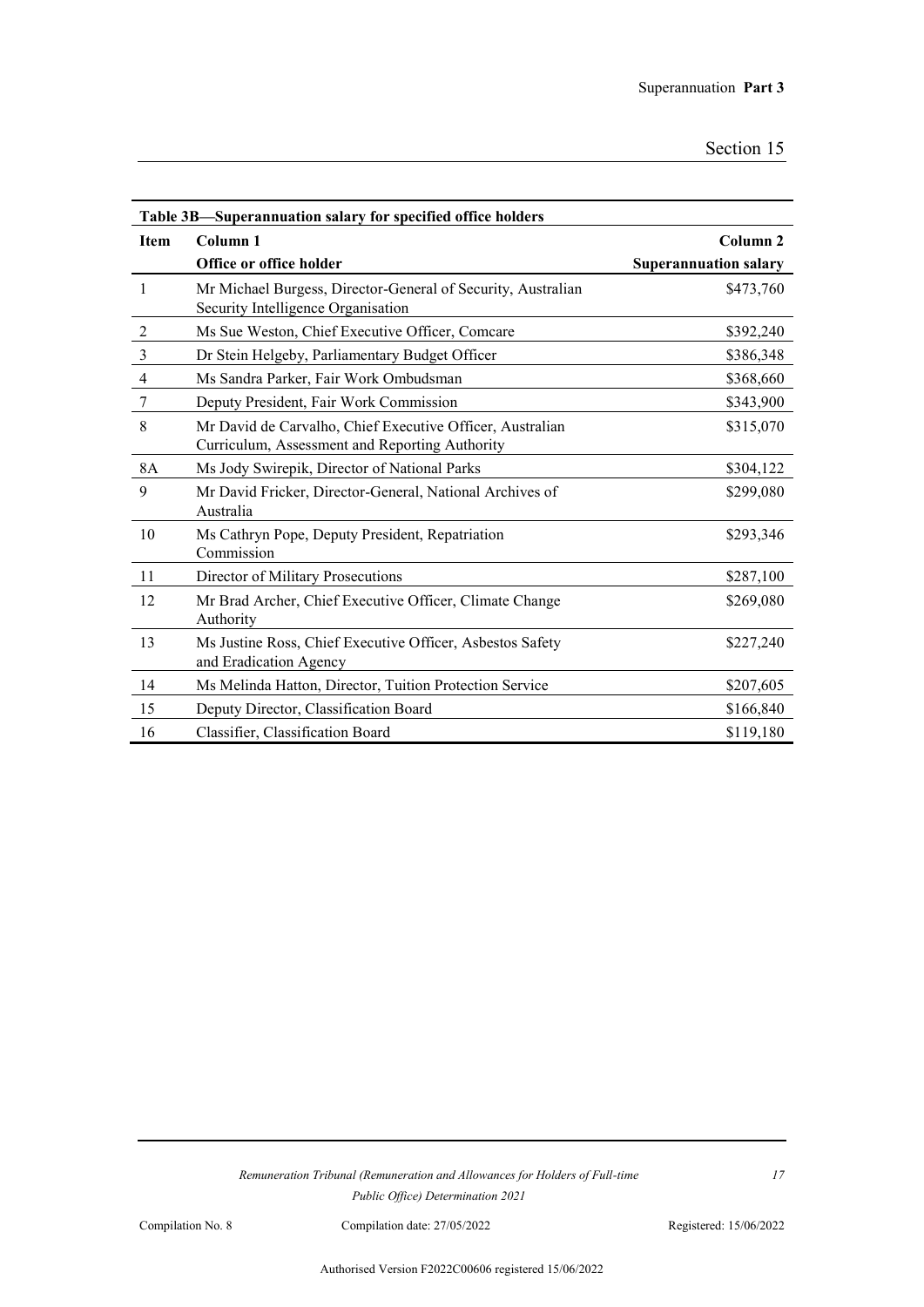## **Part 4—Vehicles and business support**

#### **16 Vehicles**

- (1) If an office holder:
	- (a) accepts an offer of a vehicle owned or leased by the office holder's agency for private use; or
	- (b) has access to a vehicle owned or leased by the office holder's agency for private use;

the actual cost of the vehicle to the agency (including fringe benefits tax), less a reasonable amount (if any) reflecting business usage patterns, is taken to be a benefit.

- (2) For the purposes of subsection (1):
	- (a) if the annual business kilometres are less than 5,000—the business usage amount is to be based on the "cents per kilometre" method; or
	- (b) if the annual business kilometres are 5,000 or more:
		- (i) any business usage amount is to be assessed on log book records for at least a 12 week representative period; and
		- (ii) the percentage of business use to total kilometres travelled per year is to be applied to the total cost of the vehicle.

#### **17 Vehicle parking**

If an office holder accepts an offer of a car park at Commonwealth expense, the actual cost (including fringe benefits tax) of the car park to the agency is taken to be a benefit.

#### **18 Business support**

If an office holder is provided with communications, information technology or other office facilities necessary for the efficient conduct of the office holder's office, incidental private use of those facilities does not require the value of the facilities to be included in total remuneration.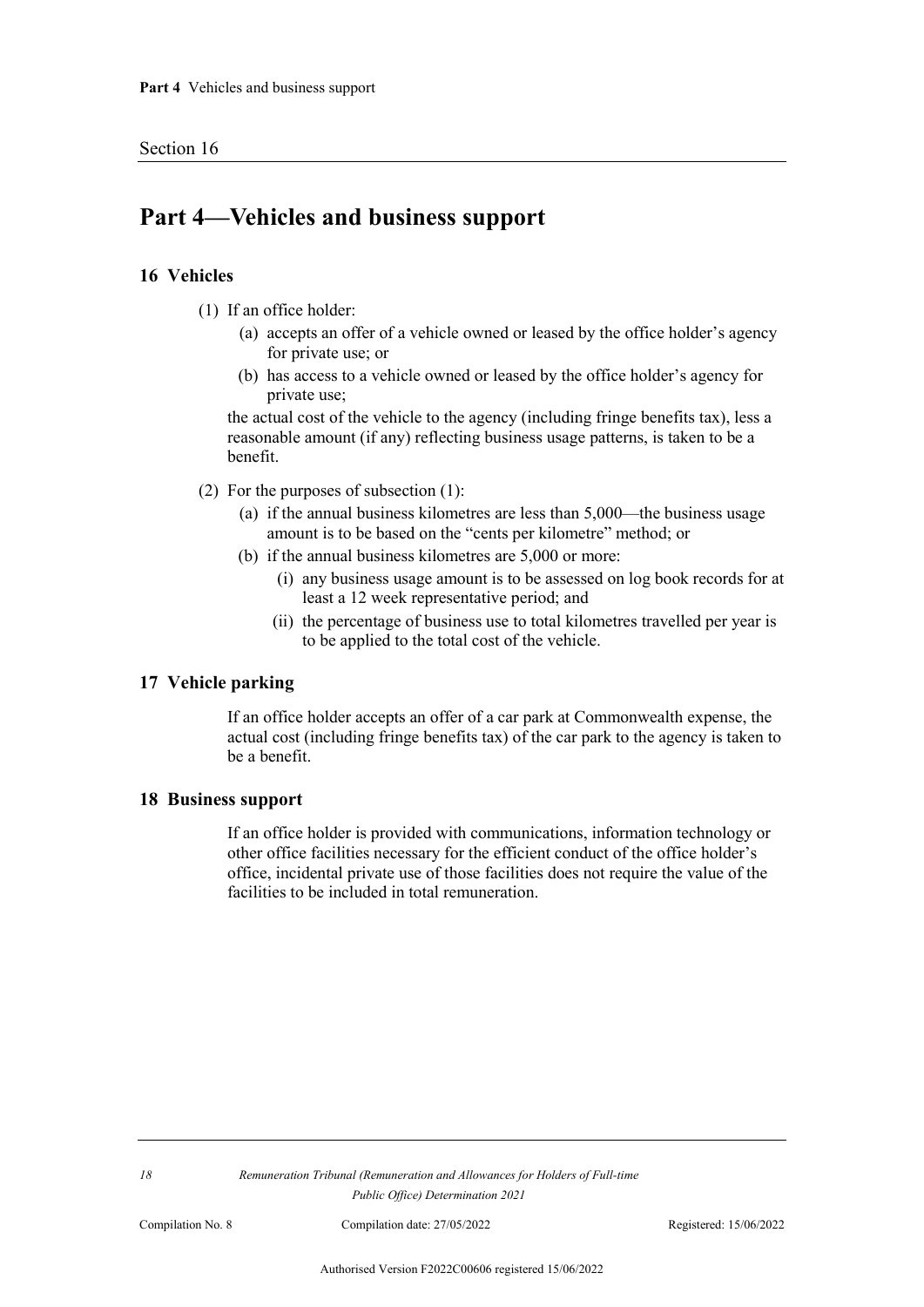## **Part 5—Travel and accommodation assistance**

### **19 Accommodation assistance**

- (1) An office holder in column 1 of Table 5A is eligible to be reimbursed for qualifying accommodation costs while the office holder:
	- (a) occupies the office in column 2; and
	- (b) has a principal place of residence in a locality (the *PPR locality*) other than the office locality.

#### *Commercial accommodation*

- (2) For the purposes of subsection (1), if the office holder is in commercial accommodation in the office locality, the following are *qualifying accommodation costs* up to the amount (per year) in column 3 of Table 5A:
	- (a) the costs of the commercial accommodation;
	- (b) settling-in costs (including one-off utility connection costs);
	- (c) if the commercial accommodation does not include cooking facilities—the cost of meals.

#### *Private, non-commercial accommodation*

(3) For the purposes of subsection (1), if the office holder is in private, non-commercial accommodation (such as the home of a family member or friend) in the office locality, the costs of the private, non-commercial accommodation are *qualifying accommodation costs* up to one third of the amount (per year) in column 3 of Table 5A.

#### *Exclusions*

- (4) Assistance is not payable under this section while the office holder lives in premises owned by the office holder in the office locality.
- (5) An office holder is not eligible to access travel allowance entitlements under the official travel determination in the PPR locality or the office locality while the office holder remains eligible to receive assistance under this section.

#### *Amounts of accommodation assistance*

(6) Amounts of accommodation assistance are set out in the following table (*Table 5A*).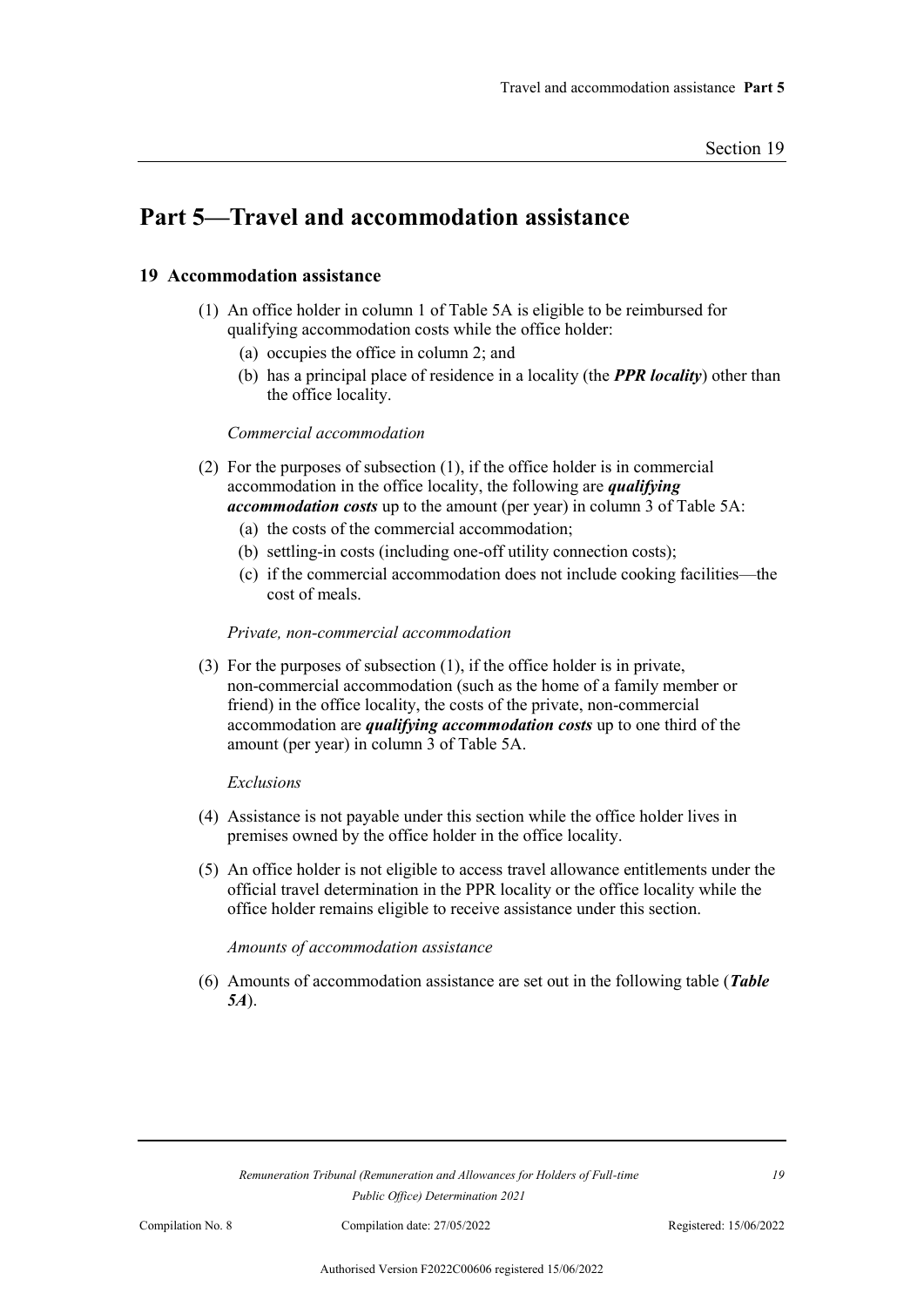| Section 20 |  |
|------------|--|
|            |  |

| Table 5A-Accommodation assistance |                                  |                                                                                                                              |                                             |
|-----------------------------------|----------------------------------|------------------------------------------------------------------------------------------------------------------------------|---------------------------------------------|
| <b>Item</b>                       | Column 1<br><b>Office holder</b> | Column <sub>2</sub><br>Office                                                                                                | Column 3<br><b>Assistance</b><br>(per year) |
| 1                                 | Ms June Oscar                    | Aboriginal and Torres Strait Islander Social Justice<br>Commissioner (until 3 April 2024)                                    | \$34,500                                    |
| $\overline{2}$                    | Mr Chin Tan                      | Race Discrimination Commissioner, Australian<br>Human Rights Commission (until 7 October 2023)                               | \$40,000                                    |
| 3                                 | Professor Dorothy<br>Keefe       | Chief Executive Officer, Cancer Australia (until<br>2 July 2022)                                                             | \$40,000                                    |
| 3A                                | Mr Graeme Barden                 | Executive Director, Australian Industrial Chemicals<br>Introduction Scheme (beginning on 1 July 2021, until<br>30 June 2026) | \$40,000                                    |
| 3B                                | Ms Kate Jenkins                  | Sex Discrimination Commissioner (beginning on<br>17 April 2021, until 16 April 2023)                                         | \$40,000                                    |
| 3BA                               | The Hon Mary<br>Wooldridge       | Director of Workplace Gender Equality (beginning<br>on 19 May 2021, until 18 May 2024)                                       | \$40,000                                    |
| 3BB                               | Ms Lorraine Finlay               | Human Rights Commissioner (beginning on<br>22 November 2021, until 21 November 2026)                                         | \$40,000                                    |
| $\overline{\mathcal{A}}$          | Mr Mark Bielecki                 | Registered Organisations Commissioner (until<br>30 April 2024)                                                               | \$34,500                                    |
| 5                                 | Dr Christopher Jessup<br>QC      | Inspector-General of Intelligence and Security (until<br>7 February 2026)                                                    | \$34,500                                    |

#### **20 Accommodation assistance—special provisions**

#### *Member of the Classification Board*

(1) Subject to individual qualification for this allowance, to be decided by the employing authority in accordance with agency guidelines, a member of the Classification Board who has, or had, to relocate to Sydney to take up the appointment is to be paid an accommodation allowance of \$13,500 per year. This allowance does not represent salary for superannuation.

#### *Defence chiefs*

(2) The employing authority may approve housing assistance in accordance with agency policy and practices for the Vice-Chief of the Defence Force, the Chief of Navy, the Chief of Army, the Chief of Air Force, and the Director of Military Prosecutions.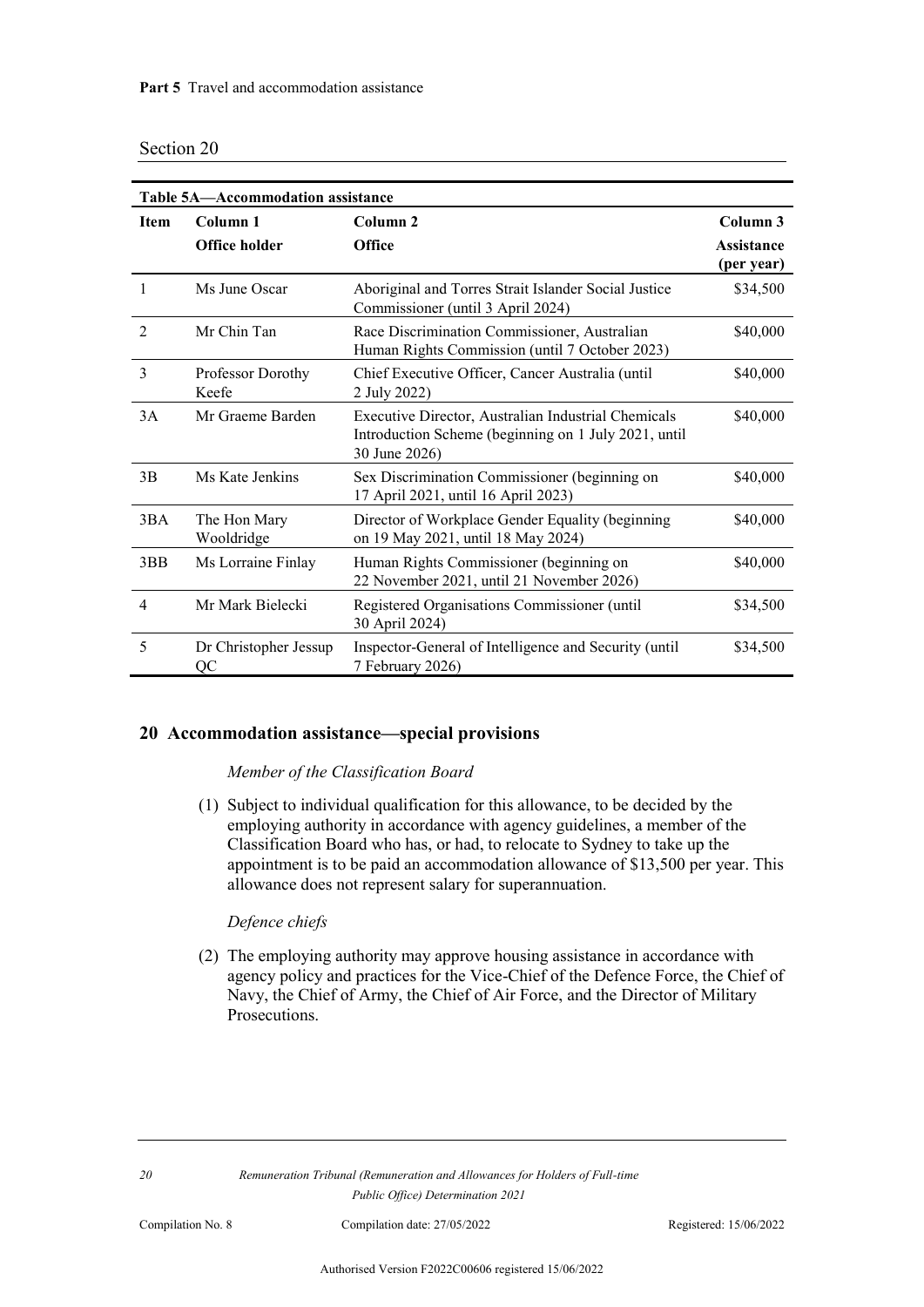#### **21 Accommodation in official residence**

If an office requires the office holder to reside in an official residence, the office holder's total remuneration does not include the value of accommodation in the residence or the running costs of the residence.

#### **22 Reunion travel assistance**

- (1) An office holder in column 1 of Table 5B may receive travel costs of up to the amount (per year) in column 3 for travel back to the locality of the office holder's principal place of residence (the *PPR locality*) for the purpose of family reunion, while the office holder occupies the office in column 2.
- (2) If the office holder certifies that the workload and responsibilities of the office prevent the office holder from travelling to the PPR locality for reunion purposes, the costs of reunion travel by the office holder's partner, or a child or children of the office holder or of the office holder's partner, who resides at the office holder's principal place of residence, can be funded. Funding paid in accordance with this subsection counts towards the limit in subsection (1).
- (3) Travel by a person other than the office holder funded in accordance with subsection  $(2)$  must be at economy class, and only for direct travel between the PPR locality and the office locality.

| (4) Amounts of reunion travel assistance are set out in the following table (Table |  |
|------------------------------------------------------------------------------------|--|
| $5B$ ).                                                                            |  |

| <b>Table 5B-Reunion travel assistance</b> |                                 |                                                                                                |                                 |  |
|-------------------------------------------|---------------------------------|------------------------------------------------------------------------------------------------|---------------------------------|--|
| <b>Item</b>                               | Column <sub>2</sub><br>Column 1 |                                                                                                | Column 3                        |  |
|                                           | <b>Office holder</b>            | <b>Office</b>                                                                                  | <b>Assistance</b> (per<br>year) |  |
|                                           | Ms Natasha Griggs               | Administrator of Christmas and Cocos (Keeling)<br>Islands (until 4 October 2022)               | \$40,260                        |  |
| $\overline{2}$                            | Ms June Oscar                   | Aboriginal and Torres Strait Islander Social Justice<br>Commissioner (until 3 April 2024)      | \$30,000                        |  |
| 3                                         | Mr Eric Hutchinson              | Administrator of Norfolk Island (until 31 March<br>2023)                                       | \$24,000                        |  |
| 4                                         | Professor Dorothy<br>Keefe      | Chief Executive Officer, Cancer Australia (until<br>2 July 2022)                               | \$22,200                        |  |
| 5                                         | Dr Christopher<br>Jessup QC     | Inspector-General of Intelligence and Security<br>(until 7 February 2026)                      | \$21,384                        |  |
| 5A                                        | The Hon Mary<br>Wooldridge      | Director of Workplace Gender Equality (beginning<br>on 19 May 2021, until 18 May 2024)         | \$21,000                        |  |
| 7                                         | Mr Chin Tan                     | Race Discrimination Commissioner, Australian<br>Human Rights Commission (until 7 October 2023) | \$18,500                        |  |
| 7A                                        | Ms Kate Jenkins                 | Sex Discrimination Commissioner (beginning on<br>17 April 2021, until 16 April 2023)           | \$18,500                        |  |

*Remuneration Tribunal (Remuneration and Allowances for Holders of Full-time Public Office) Determination 2021*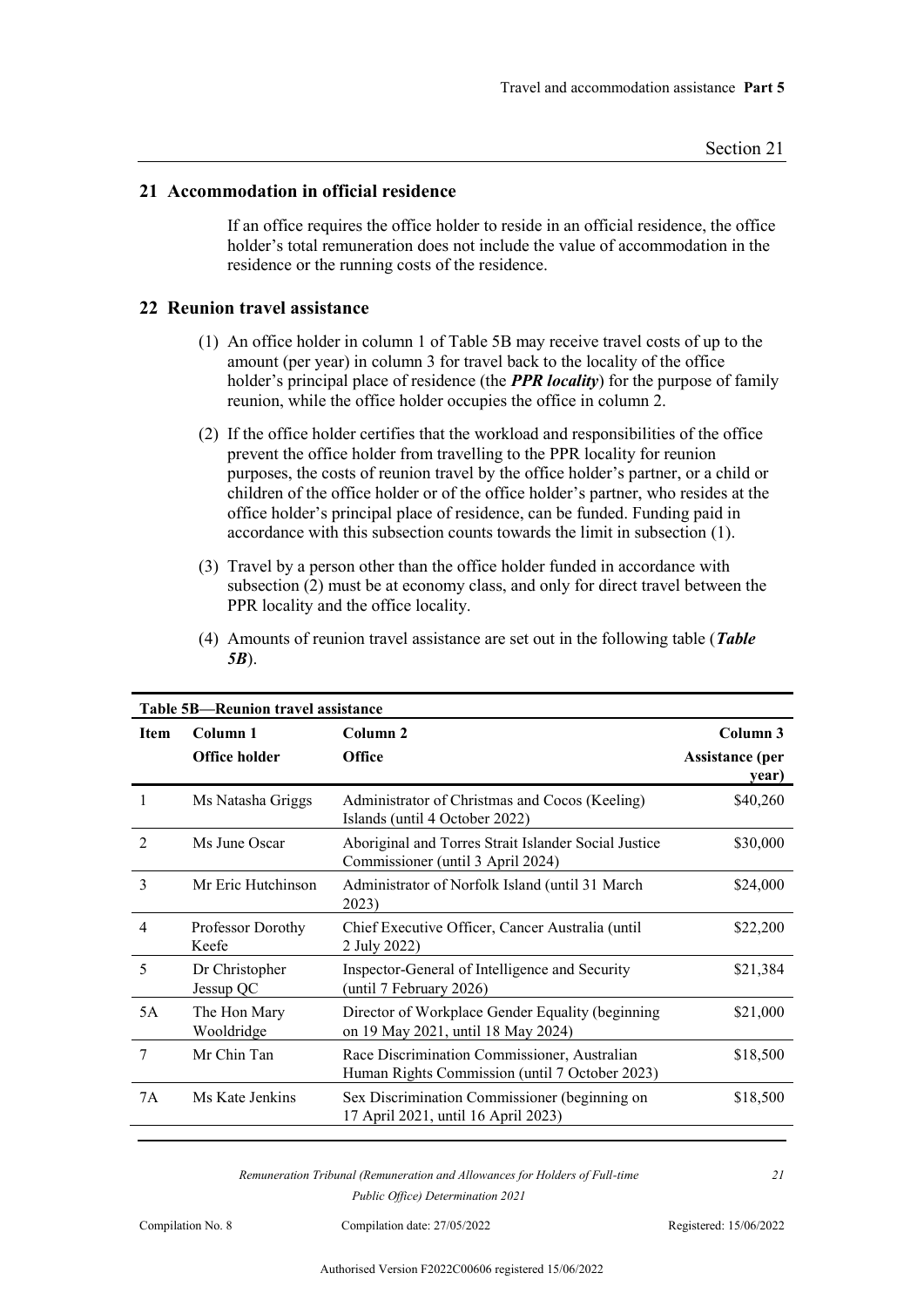| Table 5B—Reunion travel assistance |                                  |                                                                                                                                 |                                             |  |
|------------------------------------|----------------------------------|---------------------------------------------------------------------------------------------------------------------------------|---------------------------------------------|--|
| <b>Item</b>                        | Column 1<br><b>Office holder</b> | Column <sub>2</sub><br><b>Office</b>                                                                                            | Column 3<br><b>Assistance</b> (per<br>year) |  |
| 7B                                 | Ms Lorraine Finlay               | Human Rights Commissioner (beginning on<br>22 November 2021, until 21 November 2026)                                            | \$18,000                                    |  |
| 8                                  | Mr Mark Bielecki                 | Registered Organisations Commissioner (until<br>30 April 2024)                                                                  | \$19,200                                    |  |
| 10                                 | Mr Graeme Barden                 | Executive Director, Australian Industrial Chemicals<br>Introduction Scheme (beginning on 1 July 2021,<br>until 30 June $2026$ ) | \$5,933                                     |  |

<u> 1980 - Johann Stein, marwolaethau (b. 1980)</u>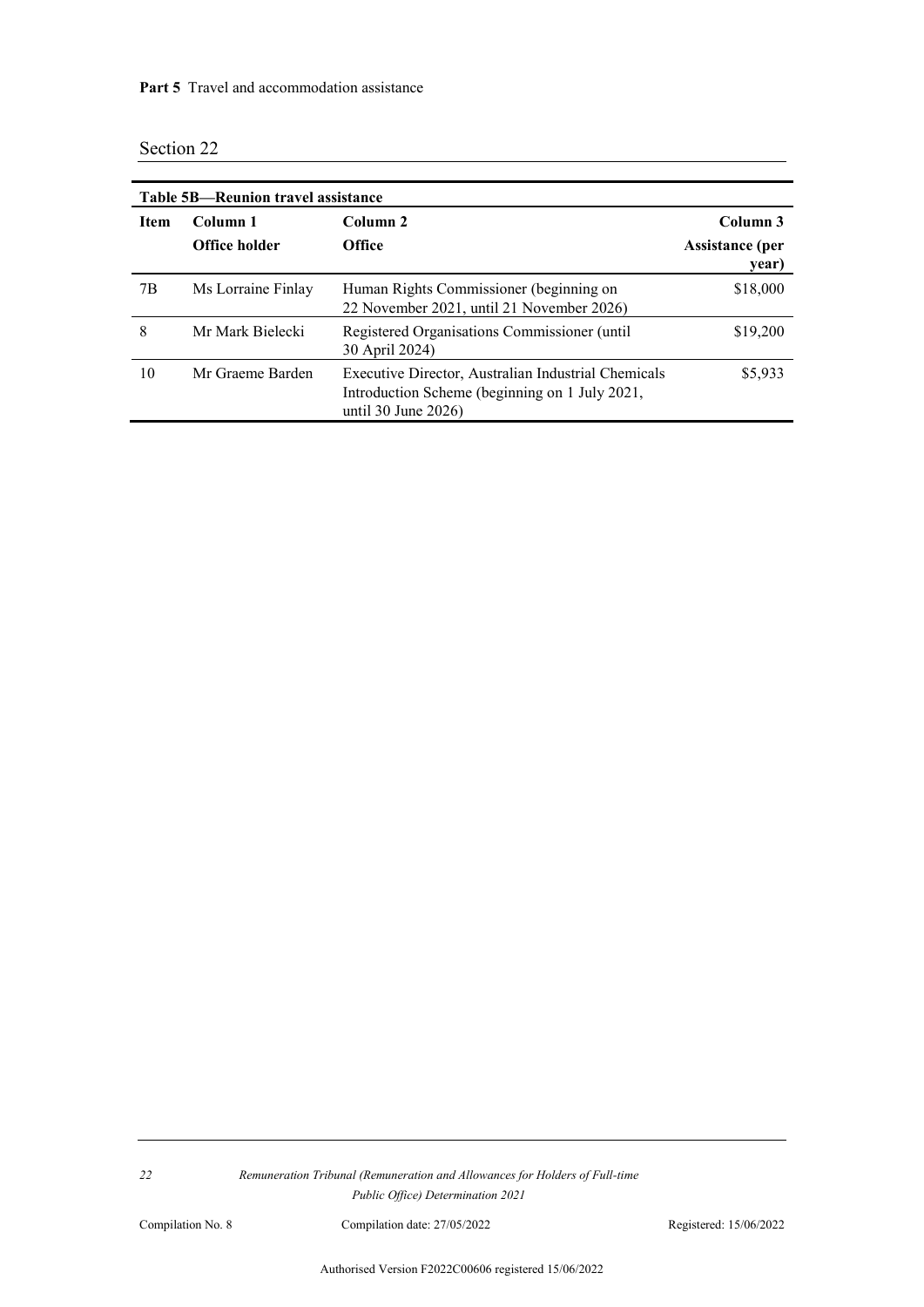# **Part 6—Application and transitional provisions**

## **23 Application and transitional provisions—general**

The following table (*Table 6A*) sets out application and transitional provisions for the provisions in column 1.

| Table 6A-Application and transitional provisions |                                                                                                                                     |                                                                                                                                                                                                                                                                                                                                                                                                                                                                                          |  |
|--------------------------------------------------|-------------------------------------------------------------------------------------------------------------------------------------|------------------------------------------------------------------------------------------------------------------------------------------------------------------------------------------------------------------------------------------------------------------------------------------------------------------------------------------------------------------------------------------------------------------------------------------------------------------------------------------|--|
|                                                  | Column <sub>1</sub>                                                                                                                 | Column <sub>2</sub>                                                                                                                                                                                                                                                                                                                                                                                                                                                                      |  |
| Item                                             | <b>Provision</b>                                                                                                                    | <b>Application and transitional provisions</b>                                                                                                                                                                                                                                                                                                                                                                                                                                           |  |
| $\mathbf{1}$                                     | Table 2A, item dealing with<br>Chair, Tiwi Land Council                                                                             | This item, as inserted by the Remuneration Tribunal<br>Amendment Determination (No. 3) 2021, applies on and<br>after 19 April 2021. For the period beginning on 19 April<br>2021 and ending at the commencement of the<br>Remuneration Tribunal Amendment Determination<br>$(No. 3)$ 2021, the total remuneration specified in the item<br>includes any remuneration (including remuneration by<br>way of superannuation, allowances or benefits) paid to or<br>in respect of the Chair. |  |
| $\overline{2}$                                   | Table 2A, item dealing with<br>eSafety Commissioner                                                                                 | This item, as inserted by the Remuneration Tribunal<br>Amendment Determination (No.4) 2021 (including the<br>repeal of the item of Table 2A previously dealing with the<br>e-Safety Commissioner), applies on and after 23 July<br>2021.                                                                                                                                                                                                                                                 |  |
| $\overline{4}$                                   | Table 2A, item dealing with<br>Chief Executive Officer,<br>Australian Organ and Tissue<br>Donation and Transplantation<br>Authority | This item, as inserted by the Remuneration Tribunal<br>Amendment Determination (No. 6) 2021 (including the<br>repeal of the item of Table 2A previously dealing with the<br>Chief Executive Officer, Australian Organ and Tissue<br>Donation and Transplantation Authority), applies on and<br>after 1 November 2021.                                                                                                                                                                    |  |
| 5                                                | Table 2A, item dealing with<br>Aged Care Quality and Safety<br>Commissioner                                                         | This item, as inserted by the Remuneration Tribunal<br>Amendment Determination (No. 2) 2022 (including the<br>repeal of the item of Table 2A previously dealing with the<br>Aged Care Quality and Safety Commissioner), applies on<br>and after 16 March 2022.                                                                                                                                                                                                                           |  |
| 6                                                | Table 3B, item 8A                                                                                                                   | This item, as inserted by the Remuneration Tribunal<br>Amendment Determination (No. 2) 2022, applies on and<br>after 1 March 2022 but between that day and 10 March<br>2022 this item applies as if a reference in this item to<br>\$304,122 were a reference to \$299,263.                                                                                                                                                                                                              |  |
| 7                                                | Table 3B, item 14                                                                                                                   | This item, as inserted by the Remuneration Tribunal<br>Amendment Determination (No. 4) 2022, applies on and<br>after 5 April 2022.                                                                                                                                                                                                                                                                                                                                                       |  |

*Remuneration Tribunal (Remuneration and Allowances for Holders of Full-time Public Office) Determination 2021*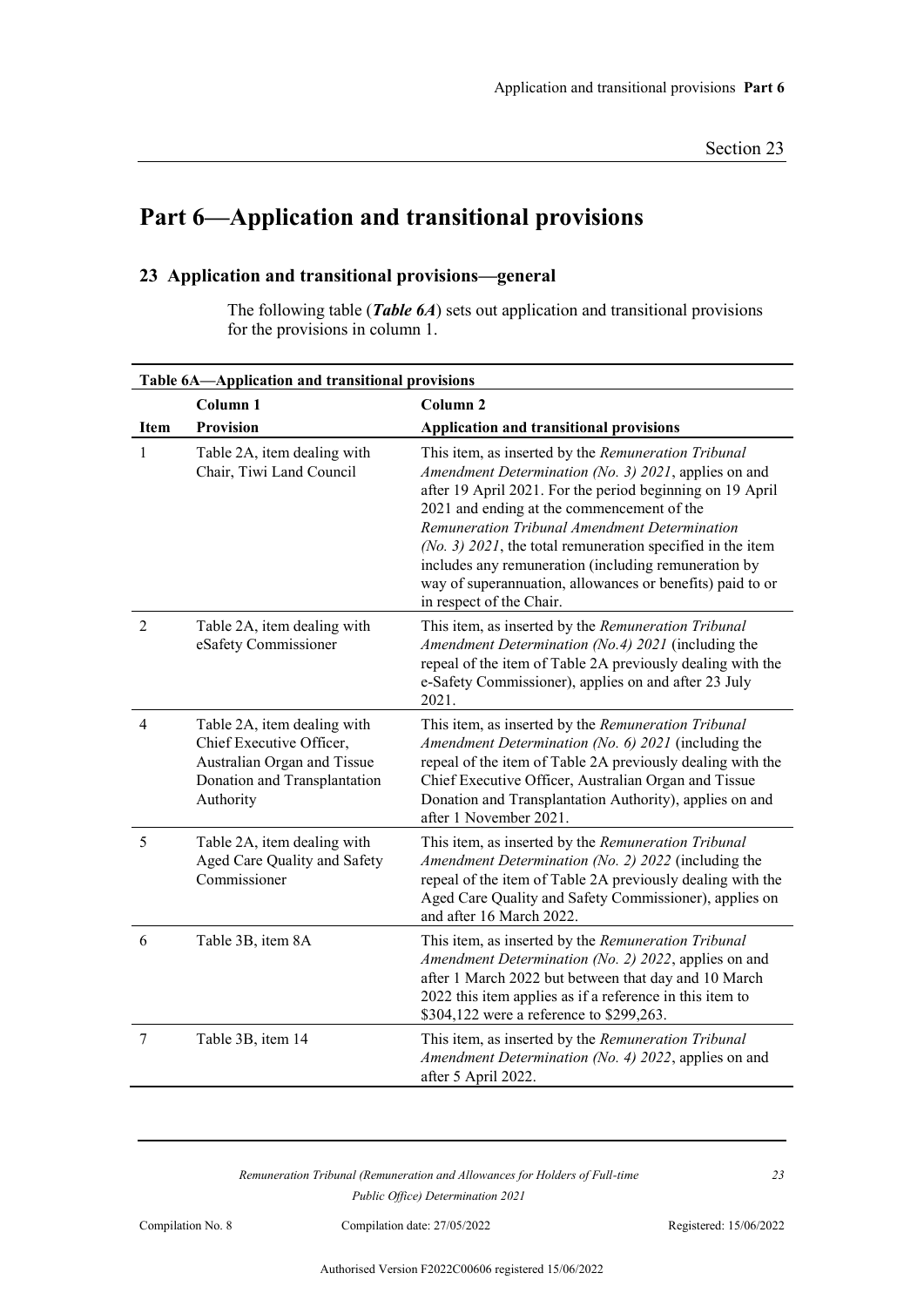## **Endnotes**

### **Endnote 1—About the endnotes**

The endnotes provide information about this compilation and the compiled law.

The following endnotes are included in every compilation:

Endnote 1—About the endnotes

Endnote 2—Abbreviation key

Endnote 3—Legislation history

Endnote 4—Amendment history

#### **Abbreviation key—Endnote 2**

The abbreviation key sets out abbreviations that may be used in the endnotes.

#### **Legislation history and amendment history—Endnotes 3 and 4**

Amending laws are annotated in the legislation history and amendment history.

The legislation history in endnote 3 provides information about each law that has amended (or will amend) the compiled law. The information includes commencement details for amending laws and details of any application, saving or transitional provisions that are not included in this compilation.

The amendment history in endnote 4 provides information about amendments at the provision (generally section or equivalent) level. It also includes information about any provision of the compiled law that has been repealed in accordance with a provision of the law.

#### **Editorial changes**

The *Legislation Act 2003* authorises First Parliamentary Counsel to make editorial and presentational changes to a compiled law in preparing a compilation of the law for registration. The changes must not change the effect of the law. Editorial changes take effect from the compilation registration date.

If the compilation includes editorial changes, the endnotes include a brief outline of the changes in general terms. Full details of any changes can be obtained from the Office of Parliamentary Counsel.

#### **Misdescribed amendments**

A misdescribed amendment is an amendment that does not accurately describe how an amendment is to be made. If, despite the misdescription, the amendment can be given effect as intended, then the misdescribed amendment can be incorporated through an editorial change made under section 15V of the *Legislation Act 2003*.

If a misdescribed amendment cannot be given effect as intended, the amendment is not incorporated and "(md not incorp)" is added to the amendment history.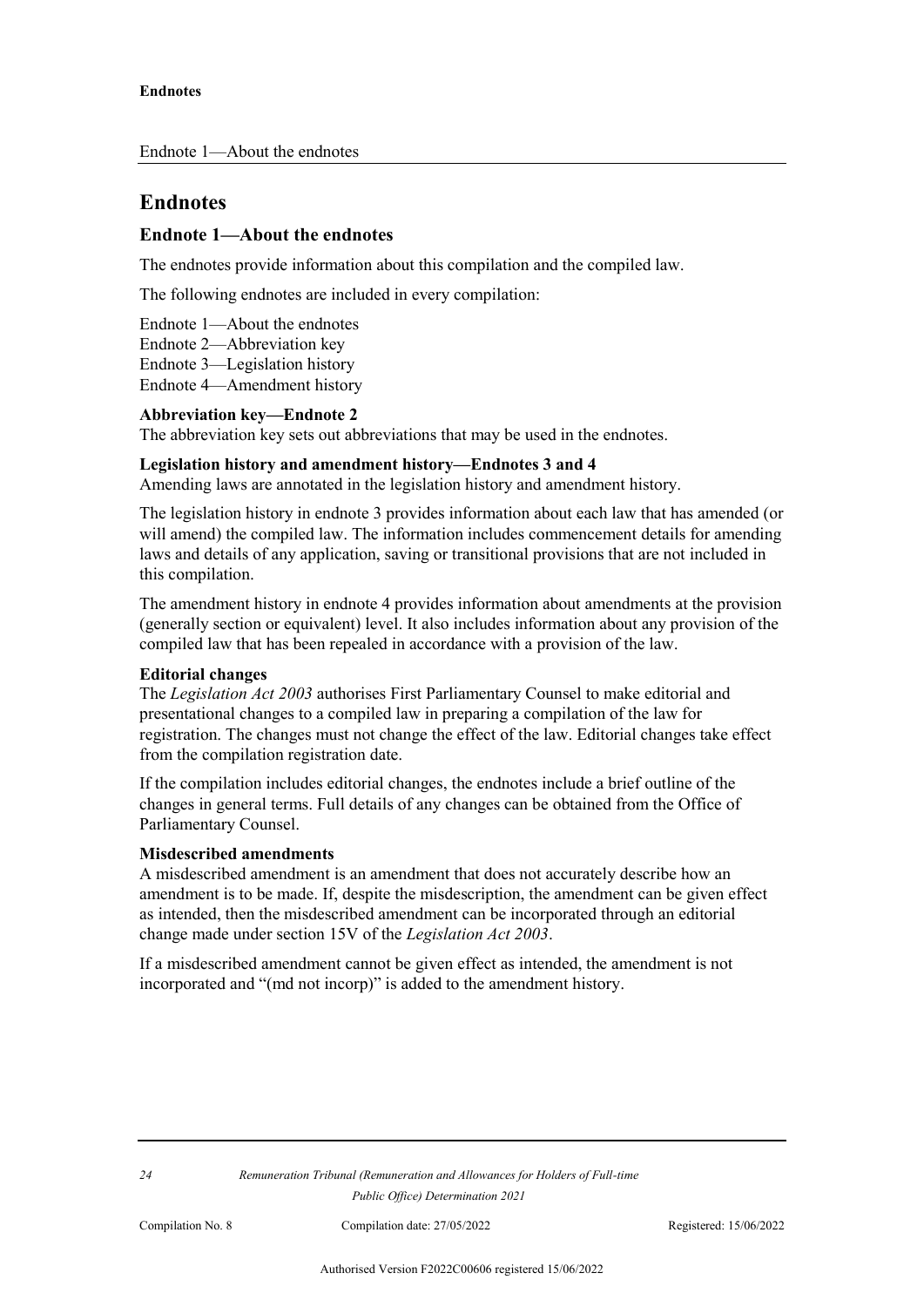#### **Endnote 2—Abbreviation key**

 $ad = added \text{ or inserted}$   $o = order(s)$ am = amended Ord = Ordinance  $amdt = amendment$  orig = original  $c = \text{clause}(s)$  par = paragraph(s)/subparagraph(s)  $C[x] = Compilation No. x$  /sub-subparagraph(s)  $Ch = Chapter(s)$  pres = present  $def = definition(s)$  prev = previous  $Dict = Dictionary$  (prev...) = previously disallowed = disallowed by Parliament  $Pt = Part(s)$  $Div = Division(s)$   $r = regulation(s)/rule(s)$  $ed =$  editorial change reloc = relocated  $exp = expires/expired$  or ceases/ceased to have renum = renumbered effect rep = repealed  $F =$  Federal Register of Legislation rs = repealed and substituted  $gaz = gazette$  s = section(s)/subsection(s) LA = *Legislation Act 2003* Sch = Schedule(s) LIA = *Legislative Instruments Act 2003* Sdiv = Subdivision(s) (md) = misdescribed amendment can be given SLI = Select Legislative Instrument effect SR = Statutory Rules  $(\text{md not incorpor}) = \text{misdescribed amendment}$  Sub-Ch = Sub-Chapter(s) cannot be given effect  $SubPt = Subpart(s)$ mod = modified/modification underlining = whole or part not  $No. = Number(s)$  commenced or to be commenced

*Remuneration Tribunal (Remuneration and Allowances for Holders of Full-time Public Office) Determination 2021*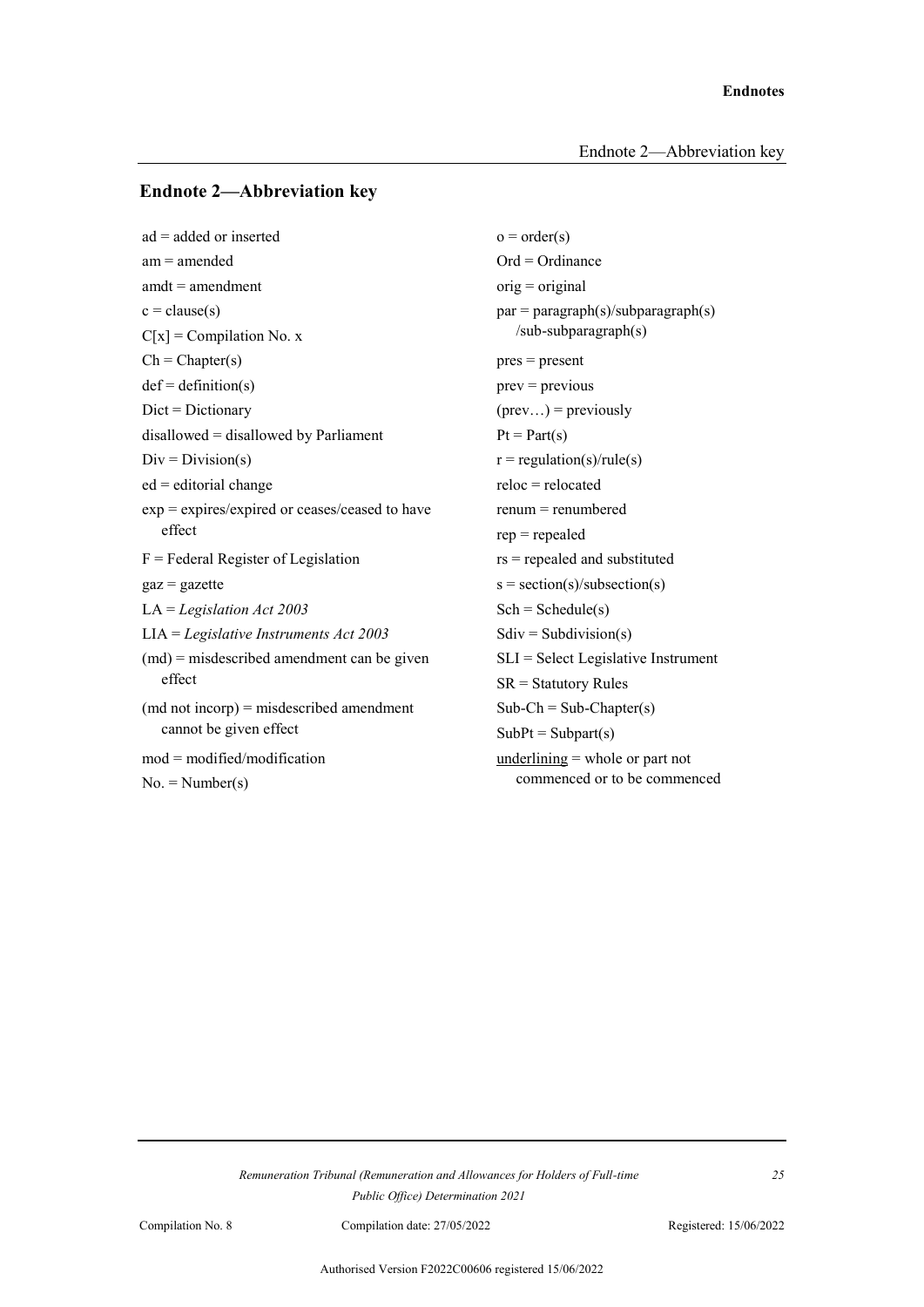## **Endnote 3—Legislation history**

| Name                                                                                                                          | <b>Registration</b>           | Commencement                                               | Application, saving and<br>transitional provisions |  |
|-------------------------------------------------------------------------------------------------------------------------------|-------------------------------|------------------------------------------------------------|----------------------------------------------------|--|
| <b>Remuneration Tribunal</b><br>(Remuneration and Allowances<br>for Holders of Full-time Public<br>Office) Determination 2021 | 17 June 2021<br>(F2021L00770) | 1 July 2021 (s 2(1) item 1)                                |                                                    |  |
| <b>Remuneration Tribunal</b><br>Amendment Determination (No.<br>3) 2021                                                       | 22 July 2021<br>(F2021L01012) | Sch 1 (items $1-9$ ): 23 July<br>2021 (s 2(1) item 1)      |                                                    |  |
| Remuneration Tribunal<br>Amendment Determination (No.<br>4) 2021                                                              | 30 Aug 2021<br>(F2021L01202)  | Sch 1 (items 1–6): 31 Aug<br>2021 (s 2(1) item 2)          |                                                    |  |
| <b>Remuneration Tribunal</b><br>Amendment Determination (No.<br>6) 2021                                                       | 25 Nov 2021<br>(F2021L01607)  | Sch 1 (items 1-8): 26 Nov<br>$2021$ (s 2(1) items 2, 3)    |                                                    |  |
| <b>Remuneration Tribunal</b><br>Amendment Determination (No.<br>7) 2021                                                       | 20 Dec 2021<br>(F2021L01851)  | Sch 1 (items 1–5): 21 Dec<br>2021 (s 2(1) item 1)          |                                                    |  |
| <b>Remuneration Tribunal</b><br>Amendment Determination (No.<br>1) 2022                                                       | 22 Feb 2022<br>(F2022L00172)  | Sch 1 (items 1-4): 23 Feb<br>$2022$ (s 2(1) item 1)        |                                                    |  |
| <b>Remuneration Tribunal</b><br>Amendment Determination (No.<br>2) 2022                                                       | 31 Mar 2022<br>(F2022L00453)  | Sch 1 (items 1–4, 6–17): 1<br>Apr 2022 (s 2(1) items 2, 3) |                                                    |  |
| Remuneration Tribunal<br>Amendment Determination (No.<br>3) 2022                                                              | 21 Apr 2022<br>(F2022L00622)  | Sch 1 (items 1-28): 1 Apr<br>2022 (s 2(1) item 2)          |                                                    |  |
| <b>Remuneration Tribunal</b><br>Amendment Determination (No.<br>4) 2022                                                       | 26 May 2022<br>(F2022L00719)  | Sch 1 (items 1-13): 27 May<br>$2022$ (s 2(1) item 1)       |                                                    |  |